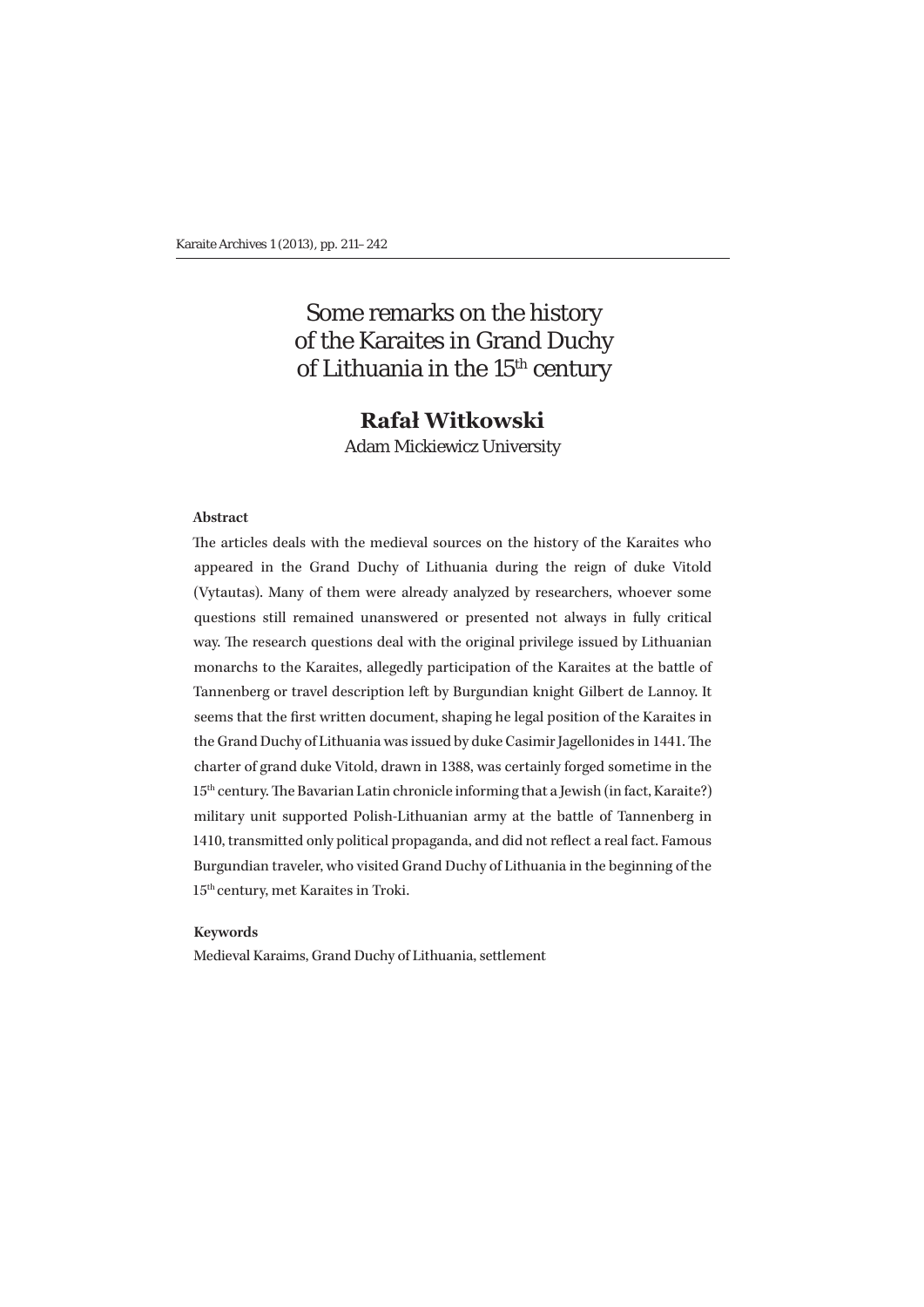### 1. The origins

The origin and formation of the Karaite community in the Grand Duchy of Lithuania has been the subject of numerous studies. It seems impossible even to summarize the long-lasting debates, which were undertaken by scholars representing various academic circles and institutions. However, some questions still remain dubious and uncertain, especially the circumstances surrounding the establishment of the Karaite community in medieval Lithuanian lands which naturally influenced their legal, social, economic, cultural and religious life (SZYSZMAN 1933-1934: 29-36; SZYSZMAN 1980: 247; SZAPSZAŁ 1929: 5-22; Zajączkowski 1946: 5-34; ZAJĄCZKOWSKI 1961: 299-307; Zajączkowski 1961; Sobczak 1988: 55-58; Tyszkiewicz 1997: 45-65; Tyszkiewicz 1999: 177-186; Gasiorowski 2008; Šiaučiūnaitė-Verbickienė 2001: 218-224; Harviainen 2003: 633-655; Kizilov 2003: 29-45; Akhiezer, Shapira 2001: 19-60; Shapira 2003: 709-727; Shapira 2007: 43-64; Kizilov 2009: 30-53).

Some facts are clear. The Karaites came to the Grand Duchy of Lithuania together with the Muslim Tatars and both represented an oriental culture, distinctive different from the Old Russian Orthodox or Catholic Lithuanian population. Direct contacts between Jogaila, the grand duke of Lithuania, and Tatar khan Mamai of Blue Horde (1335-1380), arose when the Lithuanian troops conquered Southern part of Ukrainian lands, then officially subordinated to the Tatars<sup>1</sup>. Mamai, after being defeated by Duke Dmitri of Moscow at the battle of Kulikovo in 1380, fled to Caffa where he was later assassinated. The throne of the Golden Horde was taken by khan Tokhtamysh, who was supported by great oriental ruler Tamerlane (1336-1405) (SPULER 1965; KOLANKOWSKI 1935: 279-300; SKRZYPEK 1936: 115). The alliance of these two ambitious leaders soon turned into long-lasting conflict, in which the Polish-Lithuanian state was engaged. In 1382 Tokhtmaysh successfully besieged and plundered Moscow and several other Russian towns. In 1387 he openly rebelled against Tamerlane and in 1391 invaded lands of Tamerlane but was defeated in the battle of the Kondurcha River ( $\zeta$ DAN 1930: 538). He did not

<sup>&</sup>lt;sup>1</sup> One should also mention the previous contacts initiated by Jogaila's father, Duke Algirdas; Cf. Kuczyński 1935; Kuczyński 1938.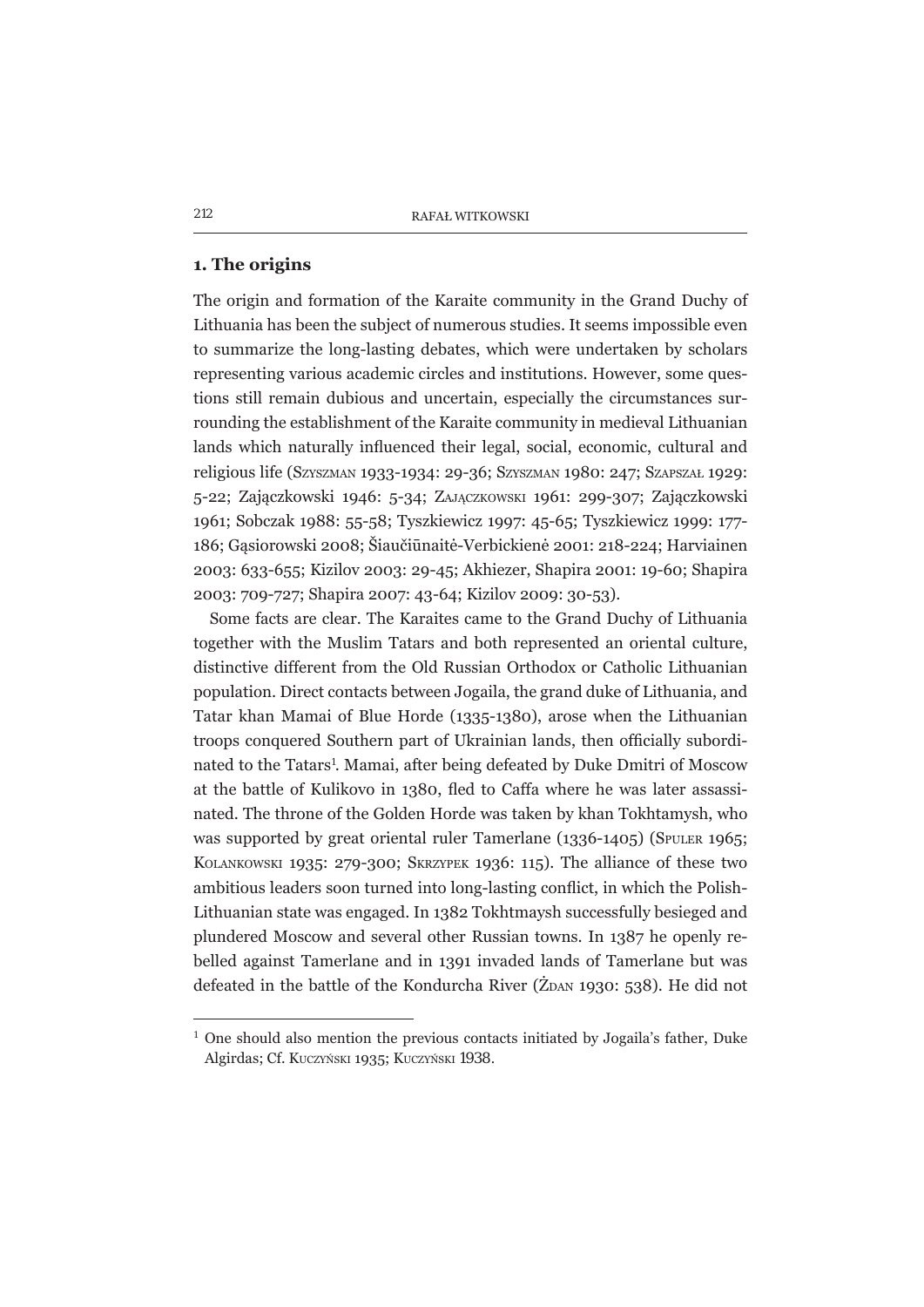lose, however, his power, and in 1395 another war broke out. Tokhtamysh's troops were again defeated in the battle of the Terek River. As a consequence, Tokhtamysh had to escape to the Grand Duchy of Lithuania. The throne of the Golden Horde was given to Temür Outlugh (c. 1370-1399) who was a khan in 1397-1399 (KOLANKOWSKI 1930: 69; MAŁOWIST 1985). Vytautas, Grand Duke of Lithuania, permitted the expelled Tatar ruler to stay in the territory of his country and started to negotiate with him some sort of political and military action against Temür Qutlugh (PROCHASKA 1912: 260-264; PROCHASKA 1914: 78; SKRZYPEK 1936: 121).

Vytautas wished to strengthen his position in political negotiations with Jogaila, king of Poland and supreme duke of Lithuania. Therefore, in 1397. after a number of political and military preparations, Grand Duke Vytautas invaded the Golden Horde. His army, originally gathered in Kiev, marched successfully along the Don River, taking many prisoners-of-war, but also numerous supporters of khan Tokhtamysh returned with Vytautas's troops to Lithuania. In 1398, the Lithuanian army headed towards Caffa (Crimean Peninsula), taking again many prisoners-of-war and treasures ( $\dot{Z}_{DAN}$  1930: 543-544). In order to secure the Western territories of the Grand Duchy of Lithuania, Vytautas signed a treaty on 12 October 1398 with the grand master of the Teutonic Knights, Conrad von Jungingen, on the island of Salin by the Neman River. By the virtue of this document the Teutonic Knights took control over the province of Samogitia and promised to help Vytautas in his great expedition to the East the following year (HENL 1925). Numerous military forces, composed mainly of Lithuanian knights, but also supported by Polish and German units, clashed with the main Tatar army on 12 August 1399 at the Vorskla River. The battle started about two hours before sunset but ended soon after with the great defeat of Vytautas's army, who had to escape for their lives. The Tatar horsemen pursued them to Kiev and Lutsk to plunder Ukrainian lands. Soon, after the battle Temür Outlugh, the khan of the Golden Horde, died as a consequence of serious battle wounds; nevertheless, Vytautas lost his political prestige; and his plans to conquer the Eastern provinces were ruined (PROCHASKA 1914: 77 ff; ZDAN 1930: 551, 555; NIKODEM 2013). In the decades to come, the Grand Duchy of Lithuania was involved in many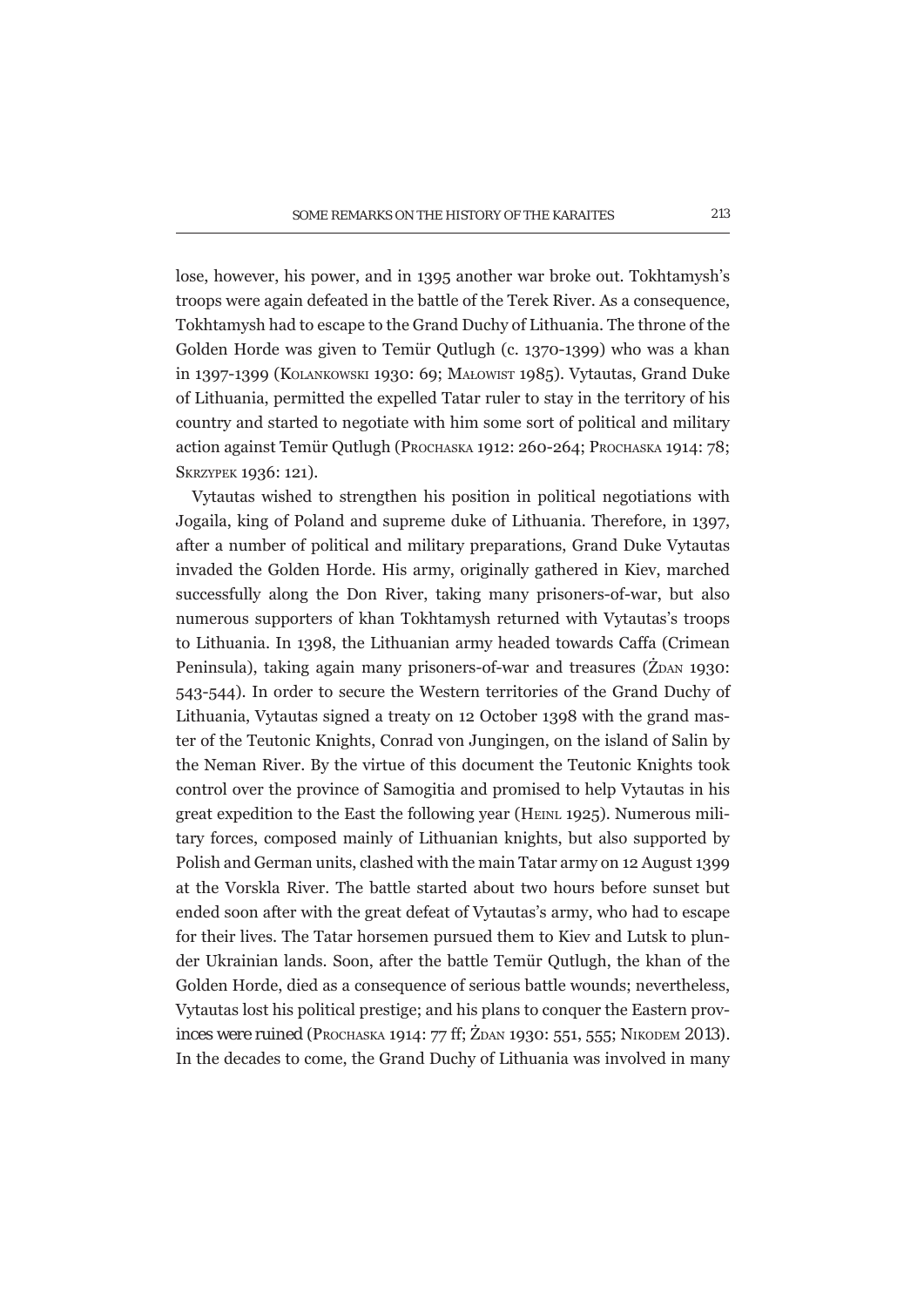political, military and cultural relations with the Golden Horde, but never had the Lithuanian army marched so far eastwards as it did in 1398 (KOLANKOWSKI 1935: 279-300; KORCZAK 1995: 143-147). Contrary to the Tatars, the Karaites did not inhabit extensive territories in the Crimean Peninsula or the steppes around the coasts of the Black Sea. Their presence has been confirmed only in several locations in the Crimean Peninsula. Therefore, the only chance when they could have been deported by Grand Duke Vytautas from this area to Lithuania (first of all, to Troki) was in 1398 (JAKUBOWSKI 1907: 22-48; STONE 2001: 231), during the second expedition of Vytautas to the East, as was confirmed by many sources as well as the entire Karaite tradition. But neither before nor after this did the Lithuanian knights reach towns in the Crimean Peninsula where the Karaites used to live in the  $14<sup>th</sup>$  and  $15<sup>th</sup>$  century ( $\dot{Z}_{DAN}$  1930: 529-601; MAŁOWIST 1947; 23; DAVIES 2007). This fact is rather commonly accepted by researchers (DABROWSKI 1912; KAMIENIECKI 1911: 268-288; BORAWSKI, DUBIŃSKI 1986: 30-31; TYSZKIEWICZ 1989: 149 ff.), but what was the legal position of this oriental population?

## 2. The alleged privilege of Grand Duke Vytautas to the Karaites in 1388

Many authors claimed that Grand Duke Vytautas issued the privilege on 24 June 1388 to the Jews in Troki, who in fact, were supposed to be understood as the Karaites in Troki. It is worth mentioning that a great number of historians treated this document as suspicious and even a forgery; however they did not reject the possibility that some Karaites could have lived in Troki in 1388. Naturally, the original document is unknown. The text of the privilege has been cited from the confirmation act issued by Duke Sigismund the Old on 4 January 1507. It was supposedly translated into Polish by Michael Balinski (BALIŃSKI 1836: 225-233), later reprinted by Tytus Działyński (Działyński 1841: 102-112), S. Bershadskij (Бершадский 1882: 2-22) and recently by Jerzy Ochmański (Оснмайзки 1986: 169-171; Рвосназка 1882: 15).

Jan Tyszkiewicz, analyzing the forms of activity of the Lithuanian ducal chancellery, suggested that a certain number of Karaites could have moved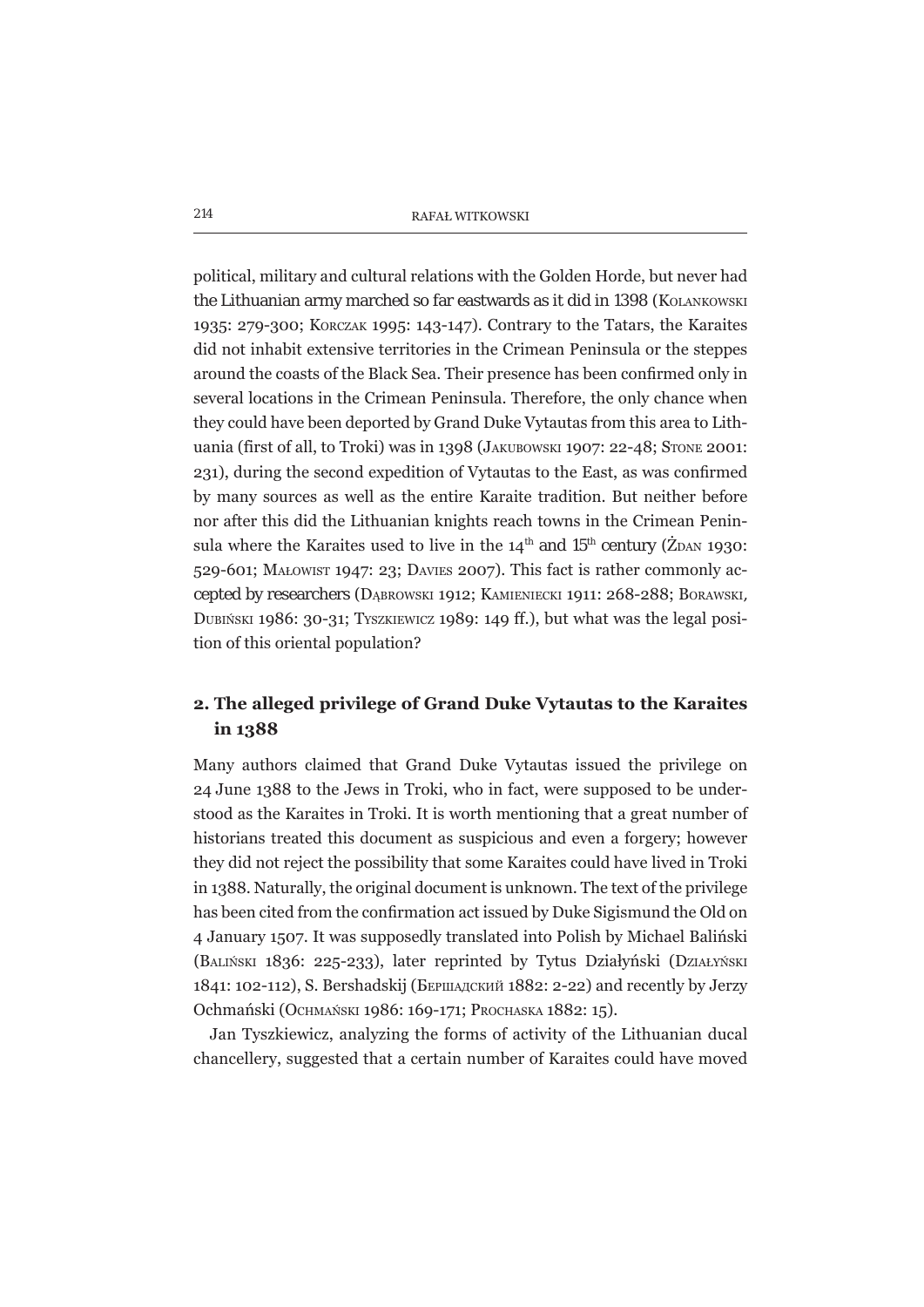to the Grand Duchy of Lithuania and settled in Troki, one of the principal residences of the monarch, voluntarily before 1398 and served as translators for the Lithuanian and Tatar rulers. According to Tyszkiewicz, the Karaites were familiar with the Uvghur script, which remained the official form of correspondence in Asia. This seems rather unrealistic, because one cannot identify any historical evidence, composed in the late 14<sup>th</sup> or 15<sup>th</sup> century, supporting this theory. Furthermore, there were plenty of Tatars who remained in the service of the grand dukes of Lithuania and who could translate official correspondence between the rulers. It was reflected in the historical sources that the Tatars were also involved in oriental trade. The dukes of Lithuania did not need to employ the Karaites, whose knowledge of Uvghur is highly unlikely.

The document of Grand Duke Vytautas of 1388 must be considered as forged, and therefore, as not reflecting any historical fact. But when was it forged? Certainly, it was not produced in 1388. Grand Duke Vytautas did not have to issue a privilege to the Karaites in Troki (or to the *Jews* of Troki, as they were called in that time) in 1388, because they did not live there at that time. They appeared in Troki a decade later. Tyszkiewicz supposed that this document had been forged between 1397-1414 (most probably between the fall of 1397 and June 1399). Most probably also two another documents were forged at this same time: the privilege to the Jews in Grodno (dated 18) July 1389) as well as the privilege to the all Jews living in the Grand Duchy of Lithuania (dated 1 July 1388). Only the privilege of the Jews in Brest, issued 1 July 1388, has been not questioned (Лазутка, Гудавичюс 1993). Tyszkiewicz suggested that Vytautas forged these documents trying to prove his rights to Troki. In mid November 1382, after the tragic death of his father Kestutis, Vytautas escaped to the Teutonic Knights. A month later, Jogaila offered the land of Troki to his brother Skirgailla who controlled it until 1392. When Vytautas left the Teutonic Knights in 1386, he became reconciled with his cousin Jogaila and was given the lands of Grodno and Brest (Alexander alias Witoldi dei gracia duci Bresteni et Haradiensis). Finally, in summer 1392 Vytautas agreed and communicated with Jogaila, and in the process regained the land of Troki. The conflict between the cousins was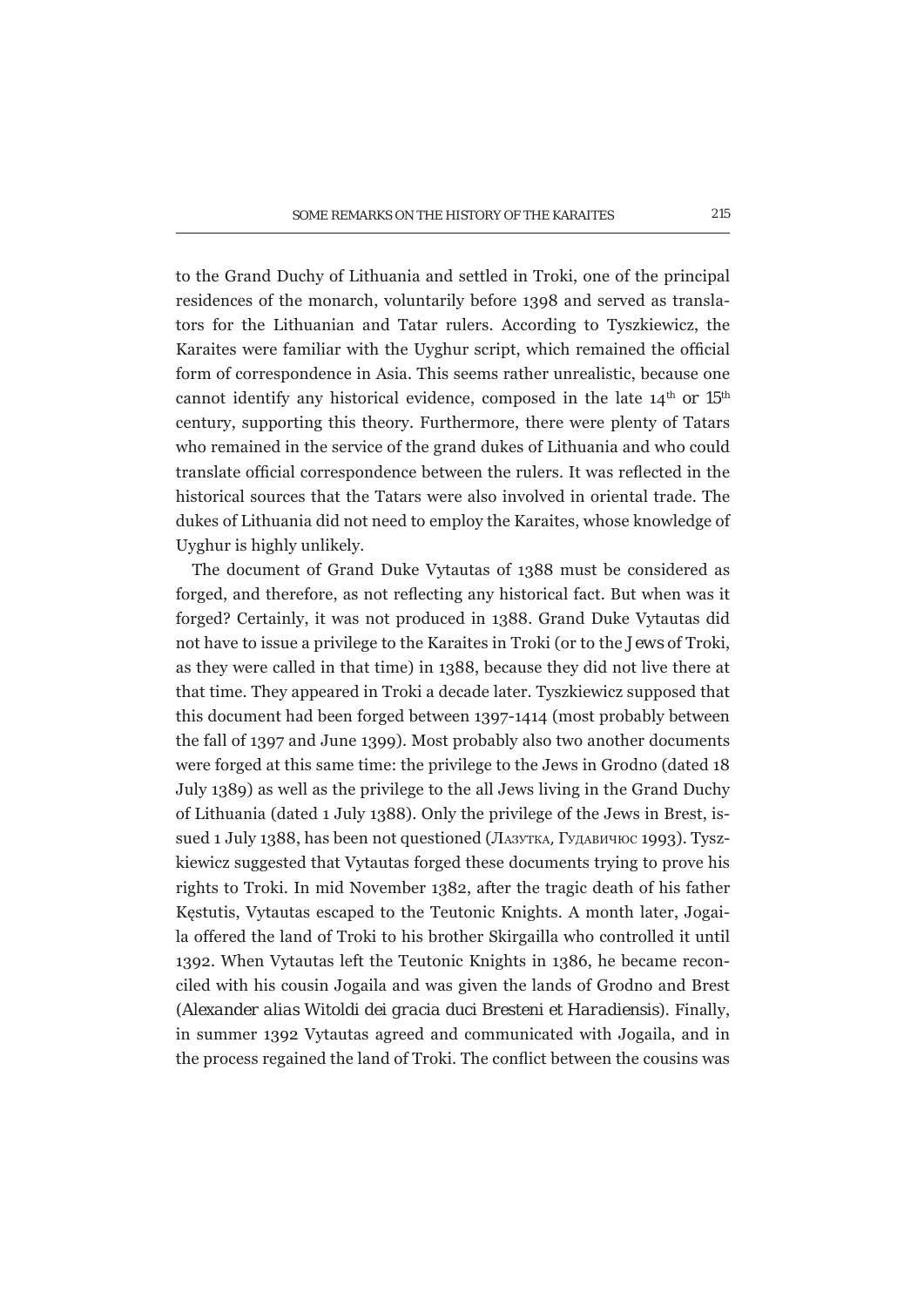commonly known among the population of Lithuania, and Vytautas's rights to the land of his forefathers were obvious. It is hard to point out what kind of political profits Vytautas would have accomplished by producing fake documents for the Jewish (Karaite) community in Troki? It seems that these documents were forged later on, possibly at the turn of the 16<sup>th</sup> century, or maybe even later, and that they never circulated among the Karaites. It must be stated that the Karaites did not preserve any copy of Vytautas's privilege of 1388 in their archives,<sup>2</sup> or at least in the collections kept today in the Russian National Library in St. Petersburg (collection F 946) and in the Library of the Lithuanian Academy of Sciences in Vilnius (collection F 301), which once belonged to the Lithuanian Karaites. Contrary to the Jewish people, the Karaites always struggled to confirm their original privilege issued by Duke Casimir in 1441. Only the Jews themselves kept asking monarchs to confirm Vytautas's charters of 1388 (ŠIAUČIŪNAITĖ-VERBICKIENĖ 2009: 74-126).

Stefan Gasiorowski, in his numerous publications on the history of the Karaites, referred to the Vytautas document of 1388. He pointed out that there are several copies of this charter (GASIOROWSKI 2008: 171-172, 218-223); however all of them were made as late as  $17<sup>th</sup>$  century and their appearance was not linked with the Karaites directly (!). One can suppose that Gasiorowski is not fully sure about the credibility of this document, but he included it to his study on the legal position of the Karaites in the Grand Duchy of Lithuania (GASIOROWSKI 2008: 218-234)<sup>3</sup>. While describing and editing the

<sup>&</sup>lt;sup>2</sup> SZYSZMAN 1936: 23: "Przywileju nadanego przez wielkiego księcia Witolda Karaimom dotychczas [1936 – R.W.] nie udało się odnaleźć, być może nie odnajdzie się go nigdv, ale ani dżuma, ani pożary, ani klęski wojenne w ciągu z górą 500 lat nie były w stanie zniszczyć innego dokumentu, który przechowuje się do dziś dnia i stwierdza bezspornie obowiązki, jakie w. książę włożył na ten naród. Dokumentem tym jest miejsce ich osiedlenia w obozie warownym stolicy Litwy".

GASIOROWSKI 2008: 218: "Pierwszy przywilej generalny przeznaczony wyłącznie dla Karaimów wydał prawdopodobnie już książę Witold. Chodzi tu o dokument ogłoszony przez księcia litewskiego w Łucku 24 czerwca 1388 dla "Żydów" (w domyśle Karaimów) mieszkających w Trokach. Jednak historycy wątpią w jego autentyczność, ponieważ w roku wydania przywileju książę Witold nie władał Trokami".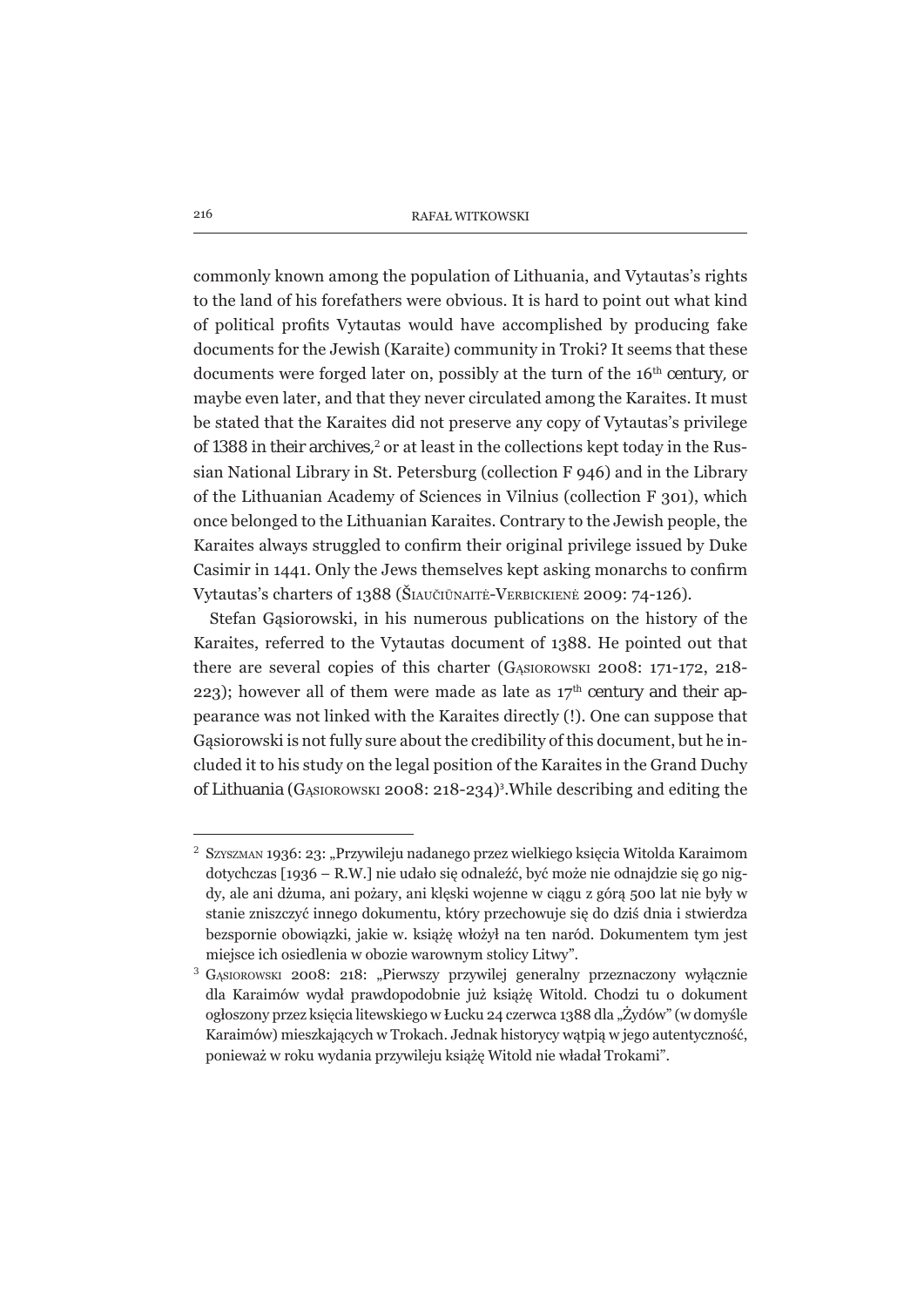confirmation charter issued by King Stanislas August Poniatowski,<sup>4</sup> drawn up in 12 November 1776, Gasiorowski stated that Poniatowski, confirming the Casimir Jagiellonides charter and its following confirmations by other Polish-Lithuanian monarchs, referred to the Vytautas privilege too, and in doing so mentioned a donation of Alexander. According to Gasiorowski, one should understand Grand Duke Vytautas by this name, who had been baptized as Alexander (GASIOROWSKI 2005: 32). However, it seems more likely that the "Alexander" mentioned in Poniatowski's charter and other previous monarchs (e.g. Vladislas IV or John Casimir) meant Alexander Jagiellonides (1461-1506), the grand duke of Lithuania since 1492 and the king of Poland since 1501, whose privilege of 1492 to the Karaites was mentioned in the register of 1677 (see annex). One can conclude that the privilege of Grand Duke Vytautas of 1388 was certainly a forgery and its creation was not related to Karaite history whatsoever.

## 3. Gilbert de Lannoy and his account of the Karaites in Troki

The account of Gilbert de Lannov (1386-1462), a famous Burgundian knight and traveler, who visited Troki in 1414, was edited as late as 1840, when a very rare edition of Lannov's *Vovages et ambassades* (1399-1450) was published in Mons, Belgium (SERRURE 1840). Just four years later, a renowned Polish historian, Joachim Lelewel, re-edited the chapters regarding Poland, Lithuania and Russia, adding a Polish translation and very useful and valuable comments and footnotes. This book appeared in French and Polish in Brussels and Poznań (LELEWEL 1844). Soon after, some other historians prepared similar editions and translations, copying mainly Lelewel's commentary (MIERZYŃSKI 1896: 129-131; НАLECKI 1944: 314-331; КЫМАS 1945; GRABSKI 1968: 78-79; JURGINIS, SIDLAUSKAS 1988: 49-50). According to de Lannov (SERRURE 1840: 25; LELEWEL 1844: 43: POTVIN, HOUZEAU 1878: 41):

<sup>&</sup>lt;sup>4</sup> The document was previously edited in Фиркович 1890: 6, 30-40.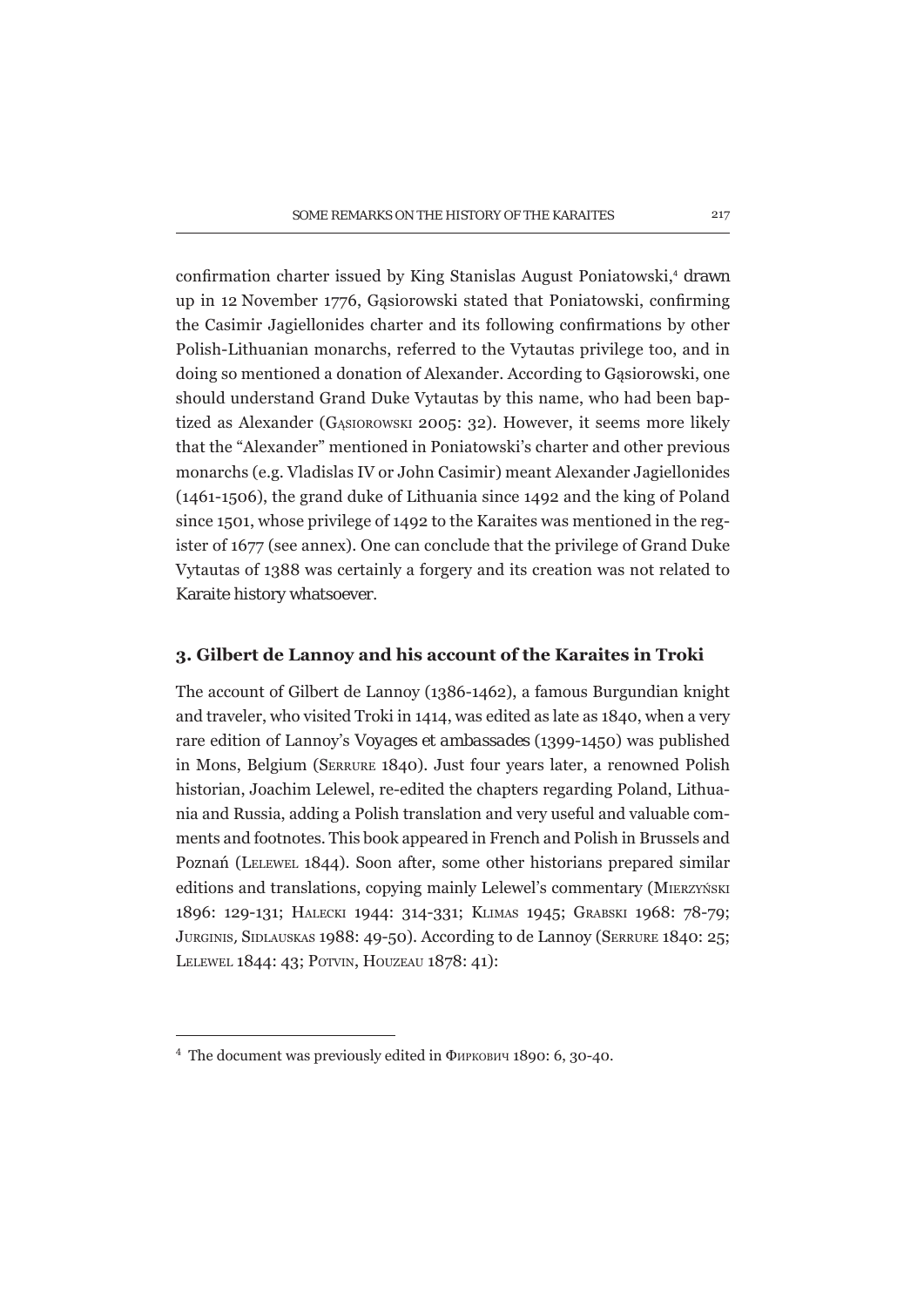| Item, demeurent en laditte ville de       | Also, a great number of the Tatars lived  |
|-------------------------------------------|-------------------------------------------|
| Trancquenne et au dehors en plui-         | in the above-mentioned town of Troki      |
| sieurs villaiges moult grant quantité de  | and in some surrounding villages for      |
| Tartres, qui là habitent par tribut, les- | generations. They are simple Saracens,    |
| quelz sont drois Sarrasins, sans avoir    | who do not have anything in common        |
| riens de la loy de Jhésu-Crist et ont     | with the faith of Jesus Christ. They have |
| ung laigaige à part nommé le Tartre.      | a specific language, called the Tatar.    |
| Et habitent samblablement en ladite       | And similarly Germans, Lithuanians,       |
| ville Allemans, Létaus, Russes et grant   | Russians and great number of the Jews     |
| quantité de juifz, qui ont chascun lan-   | live in that town, and each of them have  |
| gaige espécial, et est ladicte ville au   | its own separate language. And this city  |
| duc Witholt: sy à de le Wilne jusques     | belongs to Duke Vytautas. There are       |
| là sept lieues.                           | seven leagues from this town to Vilnius.  |

Taking into consideration the way in which the Karaites in Troki used to be named by their contemporaries in the 15<sup>th</sup> century, one should understand de Lannov's statement about the Jews (*grant quantité de juifz*) as clearly referring to the Karaites, and not to the Rabbanite Jews. The term 'Saracens' (Muslim Tatars) applied in European medieval and early modern sources to the believers of Islam. Any suggestions linking the Karaites with the Saracens seem to be fully unjustified (Szyszman 1936: 6, 29-30), or at least they can be presented based on different kinds of sources. However, a general term "Tatar" might have been applied to other Turkic ethnic groups as well, including Karaites.

The Lithuanian researcher, Jurgita Šiaučiūnaitė-Verbickienė, in her study on de Lannoy's account of Troki, suggested that one should understand the phrase *grant quantité de juifz* as referring to Karaite and Rabbanite Jews, who were supposed to live in Troki together. She compared the text of several documents, including Vytautas's privilege to the Jews of Brest (ŠIAUČIŪNAITĖ-VERBICKIENĖ 1999: 28-37). It seems, however, that the presence of the Rabbanite Jews in Troki in the  $15<sup>th</sup>$  and  $16<sup>th</sup>$  centuries is inconclusive and more research is needed (KIAUPA 2005: 347).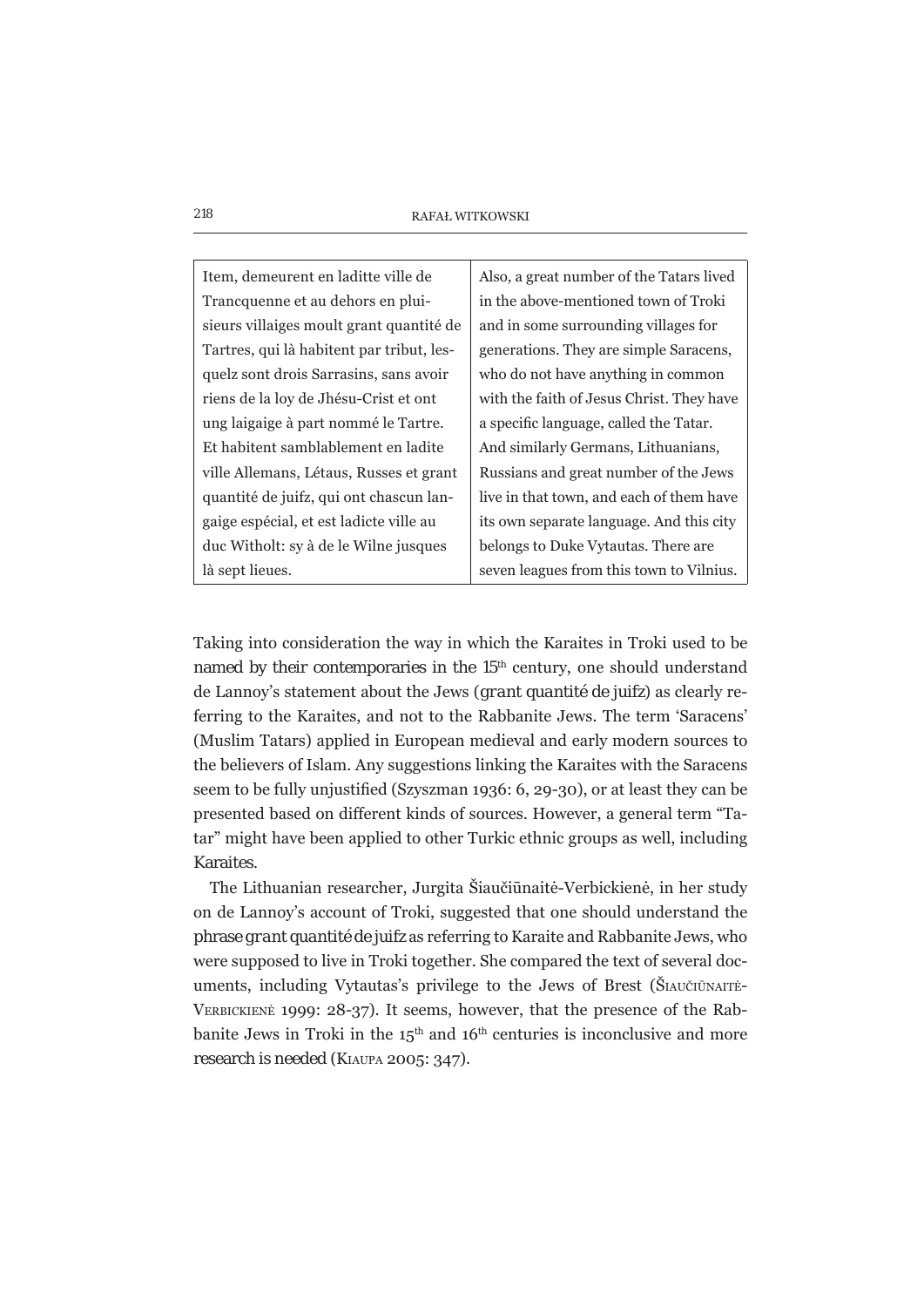# 4. Did Karaites support the Polish-Lithuanian troops during the battle of Tannenberg in 1410?

According to some historians, a unit of the Karaite soldiers was supposed to have taken part in the battle of Tannenberg on 15 July 1410, fighting against the Teutonic Knights under the command of Grand Duke Vytautas (SZYSZMAN 1934: 9-10, 24; ZAHORSKI 1902: 26).<sup>5</sup> Mariusz Pawelec referring to Theodore Narbutt's book on the history of Lithuania, has recalled this information recently (PAWELEC 2010: 13-14). Narbutt published his book in 1839 and cited an anonymous Bavarian chronicle composed in the middle of the  $15<sup>th</sup>$  century (NARBUTT 1839: 227, 237, 238, 241). In fact, Narbutt, who was more of a compiler and lover of the Lithuanian past than a professional historian, and not widely familiar with critical academic historiography, suggested that strong and numerous units of Muslim Tatars took part in this battle (NARBUTT 1839: 229-230):

| "nasamprzód, należących bezpośrednio | First, some 40 [military units – R.W.]    |
|--------------------------------------|-------------------------------------------|
| do Wielkiego Księcia czterdzieści    | belonging directly to the grand           |
| [choragwi – R.W.], pod któremi       | duke, among them one could find           |
| znajdowali się Litwini, Żmójdzini,   | Lithuanians, Samogitians, Russians        |
| Rusini, Tatarzy Litewscy" ()         | and Lithuanian Tatars ()                  |
| "[Walczyło w bitwie – R.W.] Tatarów  | [In the battle the participants included] |
| litewskich, to jest albo osiedlonych | - R.W.] some ten thousand Lithuanian      |
| w Litwie, albo na ciągłym żołdzie    | Tatars; it is those who already lived     |
| służących dziesięć tysięcy, Tatarów  | in Lithuania and were paid, as well as    |
| kipczackich z sułtanem Saladynem     | thirty thousand Kipchak Tatars under      |
| trzydzieści tysięcy".                | their sultan Saladin.                     |

<sup>5</sup> SYROKOMLA 1857: 72-73: "Opowiadał nam p. Firkowicz o tradycji, będącej dotąd pomiędzy Karaimami, jak zbrojne karaimskie rycerstwo, każdego poranka, po odprawieniu krótkiej modlitwy szumnie harcowało po moście wiodącym przez jezioro Galwa na wyspie do zamku, kiedy ich służba do boku pana Litwy powoływała. Tradycja ta odnosić się musi do czasów Witolda lub Kazimierza Jagiellończyka; późniejsi bowiem władcy Litwy rzadko ... do Trok uczęszczali".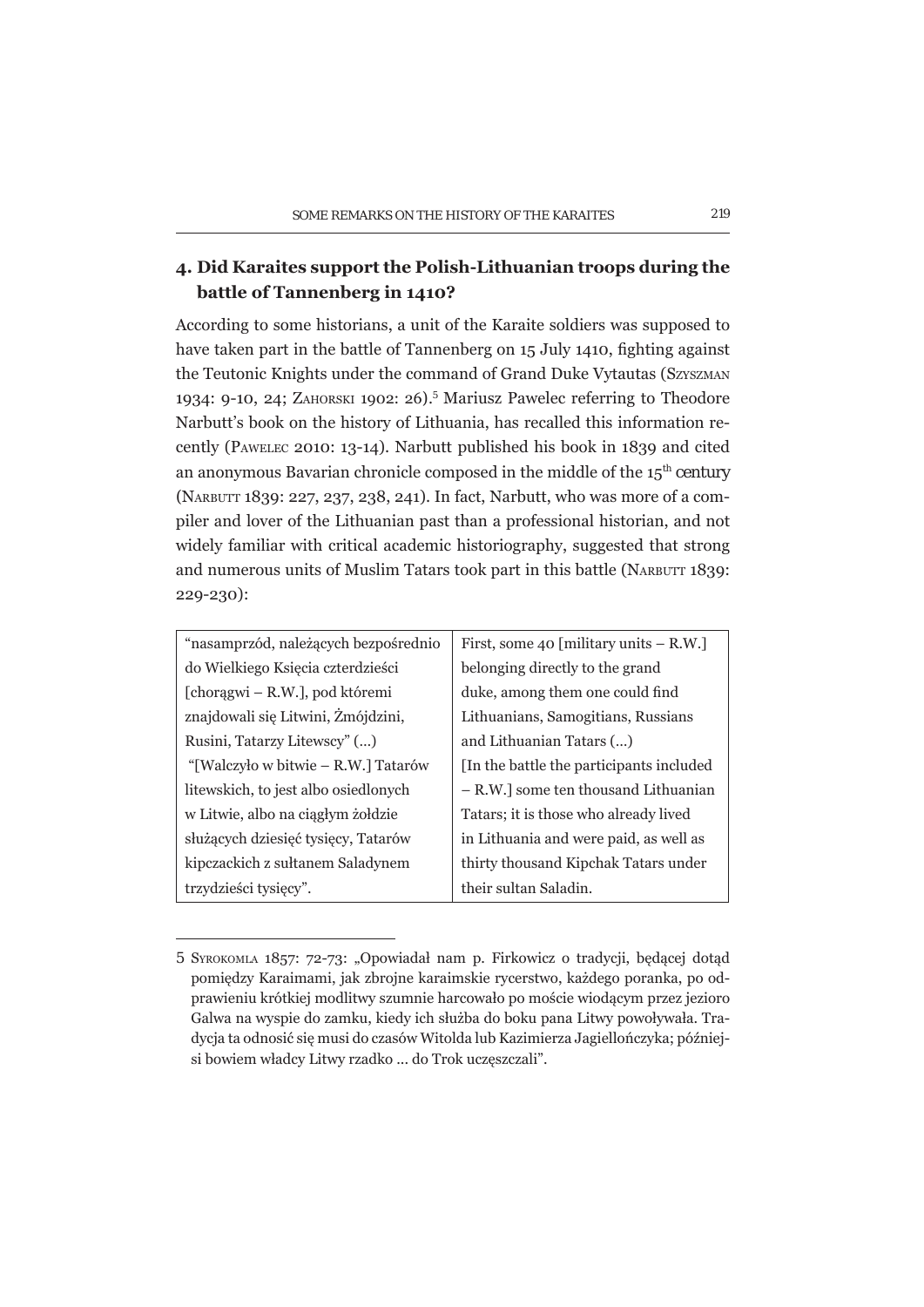The question of the alleged presence of the Karaite unit at the battle of Tannenberg is closely linked with a more general observation – which professions were adopted by the Karaites, who had settled in the vicinity of Troki at the end of the 14<sup>th</sup> century? It is commonly known that the Tatars had to serve in the Lithuanian army, taking part as they did in the battle of Tannenberg. This has been proved by numerous historiographers, including Johannes Dlugossi. But it is impossible to point out such a trustworthy source referring to the Karaites. None of the grand dukes of Lithuania who issued or confirmed any privilege for the Karaites mentioned even one sentence about this kind of praiseworthy service.

Pawelec, describing the deeds of Duke Vytautas at the battle of Tannenberg, stated that the non-Christian allied forces of King Jogaila of Poland and Duke Vytautas of Lithuania contributed to the victory, namely "Tatarzy, Żmudzini, Łotysze, a także Żydzi (*Tartarorum*, **Samagitarum** [s], Litoviensium et etiam Judaeorum)". Pawelec suggested that by the term *Judaeorum* one should understand Turkic Karaites, and not ethnic Jews<sup>6</sup>. He also accepted the hypothesis of Szymon Szyszman, who suggested that a Karaite unit composed a part of the "Tatar contingent" (SZYSZMAN 1972: 381-395). Recently Giedrė Mickūnaitė also endorsed the idea that Lithuanian Karaites supported Grand Duke Vytautas in the battle of Tannenberg in 1410 (MICKŪNAITĖ 2006: 242).

Narbutt, Szyszman, Pawelec and Mickūnaitė based their opinion on a Bavarian chronicle. The author of this chronicle is well known. Andreas of Ratisbon (Regensburg) was born ca. 1380 (PLECHL 1953: 283; JOHANEK 1978: 341-348; GIRGENSOHN 1979: 609-610; Studt 2010: 39-40). From 1393 he attended a school in Straubing and in 1401 entered the St. Mang monastery of the Regular Canons in the suburb of Ratisbon. In 1405 he was ordained a priest. He spent all his monastic life as a regular canon, involved in composing historical writings. In 1422 he completed his Chronica pontificum et impera*torum Romanorum* (often called Chronicle A) and continued his work until

<sup>&</sup>lt;sup>6</sup> PAWELEC 2010: 14 says "określenie "Judaeorum" odnosi się do wyznających religię starotestamentową tureckich Karaimów, nie zaś etnicznych Żydów".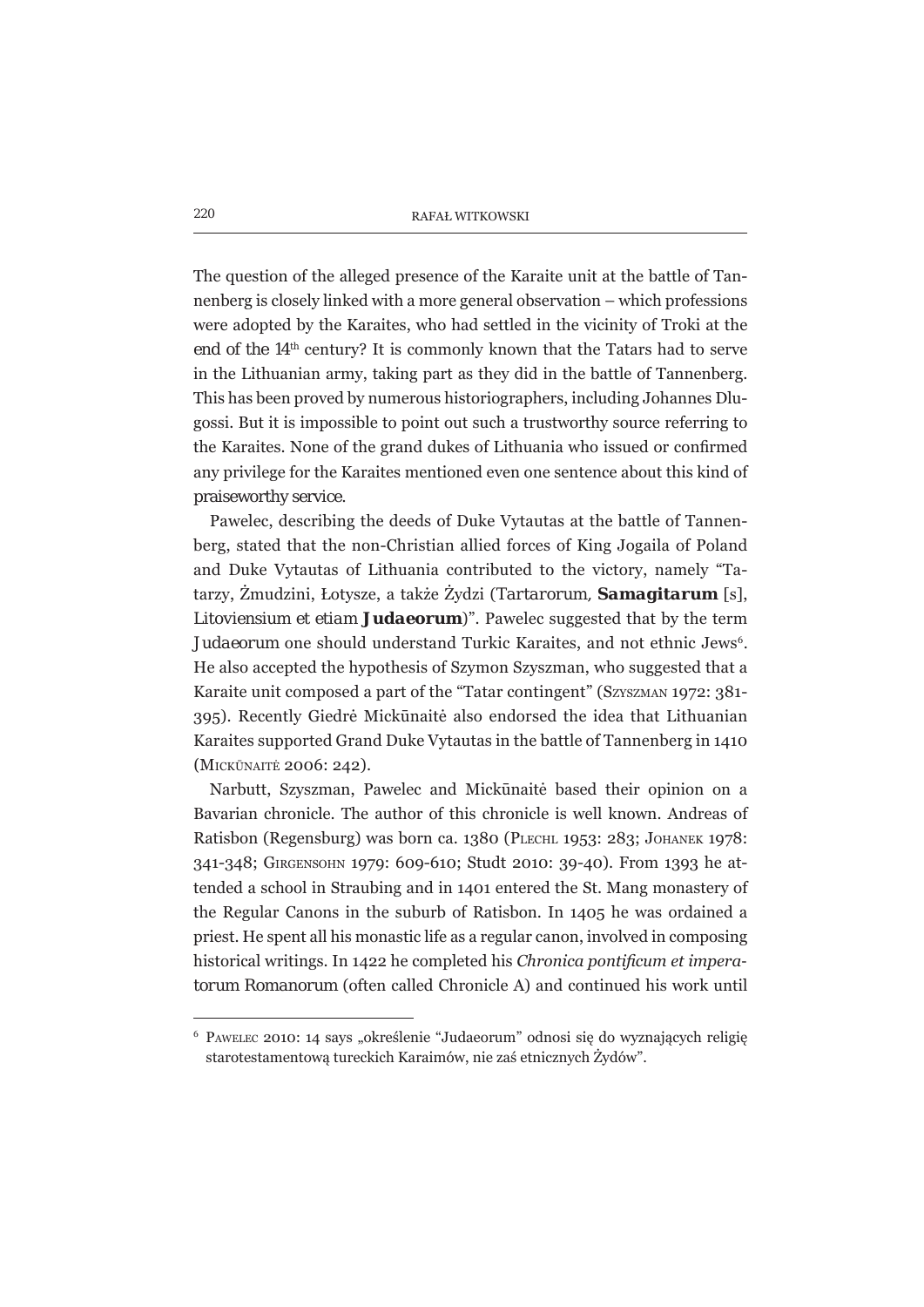1438, producing a Chronica de prinicipibus terrae Bavarorum (often called Chronicle B). He participated also in the Konstanz Council and prepared a seven-volume collection of the documents related to this ecclesiastical meeting. He was also interested in the history of the Hussite movement, describing its activity from the beginning to the end of 1429, as well as local history of Bavaria. He died shortly after 1438 in Regensburg (SCHNEIDER 1993: 173-226; LEIDINGER 1910: 111-115; MÄRTL 1987: 33-56; MÄRTL 1997: 99-103; DICKER 2009: 30-81). His historiographical works were well known to local historians. After his death, an anonymous writer excerpted from his Chronica pontificum et imperatorum Romanorum and produced a shorter text entitled Fundationes *monasteriorum Bavariae* which for a long time was ascribed to Veit Arnpeck. The original manuscript of his Chronica pontificum et imperatorum Roma*norum* is now preserved at the Baverische Staatsbibliothek (Hs. Clm 14029). although the text was edited by Andreas Felix von Oefele in his Scriptores rerum Boicarum as early as 1763 (OEFELE 1763: 611, 612). He referred to an anonymous Bavarian author (Anonymi Bavari) of a short chronicle (breve chronicon rerum suo tempore gestarum 1396-1418), who described the battle of Tannenberg on 15 July 1410 (*in die divisionis Apostolorum*), when the king of Poland with his pagan brother Vitold (Bytoldo fratre ejus pagano) met the Teutonic Knights near the city of Ostróda (in campo civitatis Gostorode) and as a consequence of the battle the Teutonic knights were defeated (cruciferi victoriam amiserunt prostrati). The above-mentioned king won this battle, supported by enormous number of pagans, including Tatars, Samaritans (recte Samogitians?), Lithuanians and also Jews (cum innumerabili multitudine paganorum, scilicet Tartarorum, Samaritanorum, Litoviensium et etiam Judaeorum) (STREHLKE 1866: 418).

While reading the profound study on the sources referring to the battle of Tannenberg produced by Swedish-German historian Sven Ekdahl, one can also find a note on the Bavarian chronicle of Andreas of Regensburg (EKDAHL 1982: 230-231). Andreas was not the only one who mentioned the presence of non-Christian knights, supporting the Polish-Lithuanian army against the "true Christian" forces of the Teutonic Knights. The ideological controversies between Polish and Teutonic leaders started even before the war broke out.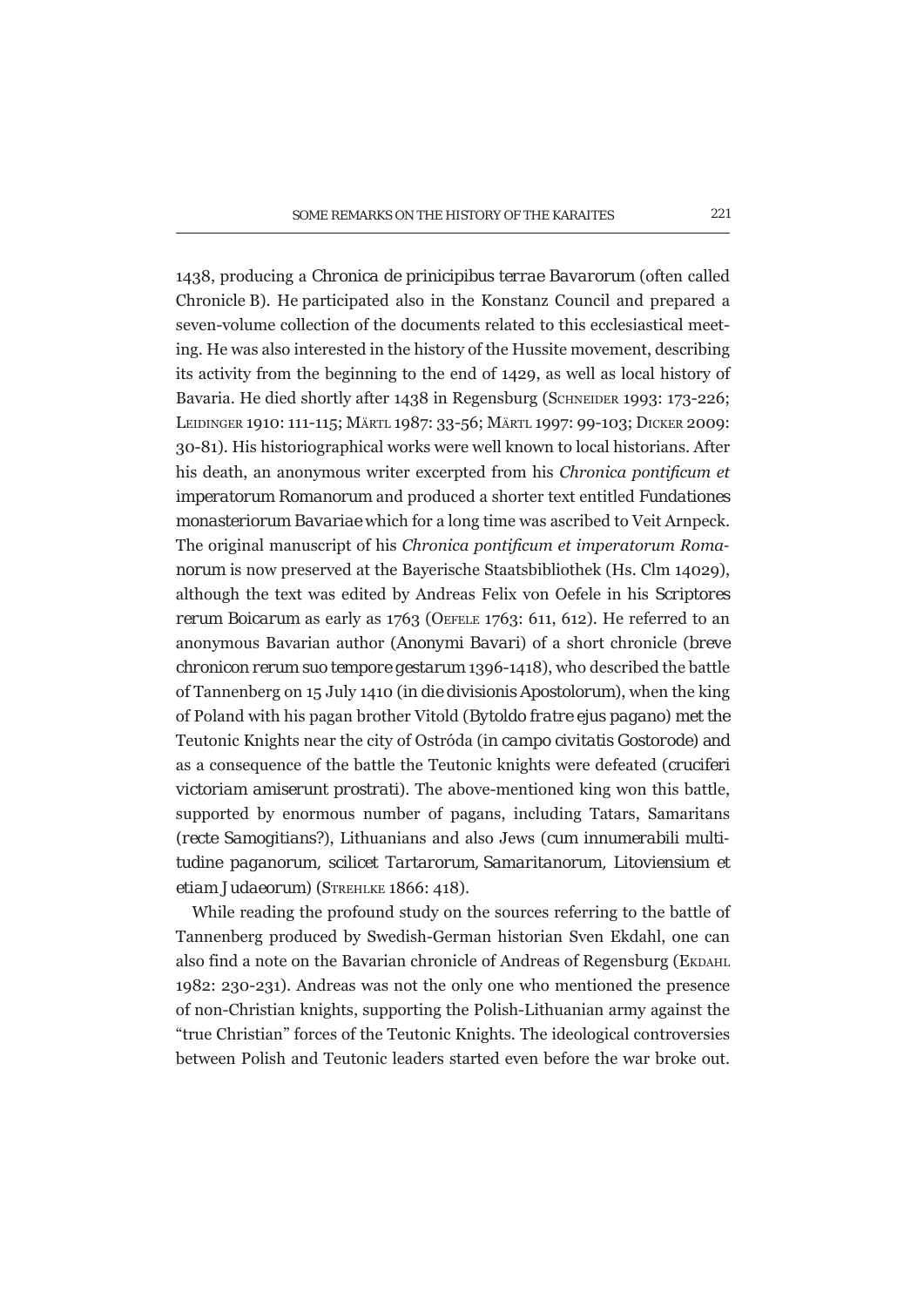Already in 1410, Stanislas of Skarbimierz produced his work entitled De bellis *justis* (EHRLICH 1955: 90-145). Citing extensively from the treatises of St. Augustine and other Church Fathers, Stanislas argued that some wars should not be condemned, especially when 'good Christians' reacted to the evil deeds of 'bad Christians' or undertook a necessary defense against an evil attack. Good Christians were always governed by a good ruler whose life was motivated by Christian values (*iustitia, humilitas, amor Dei* or *tranguilitas*) and who also were trying to avoid bloodshed (sine sanquinis effusione). Some medieval lawyers and thinkers stressed the fact that war was, in fact, the only efficient way to fulfill just and righteous demands, distinguishing between 'private war' and 'legal war' (Keen 1965). Soon after the battle both parties (Polish-Lithuanian leaders and Teutonic Knights) initiated another kind of conflict presenting the enemy as a 'unrighteous ruler' who fought an 'uniust war'. The disputes were still taking place many years after 1410 (BOOCKMANN 1975; KOZŁOWSKA-BUDKOWA  $1961: 55 - 71$ ).

Indicating the presence of Jewish (Karaite?) fighters among Polish-Lithuanian knights was intended, first of all, to discredit the victory of King Jogaila and his supporters. The Catholic king of Poland was accused of making an alliance with Tatars (Muslims), Samogitians (still pagan before the introduction of Christianity in the province in 1416). Lithuanians (recently baptized Baltic pagan tribes) and even Jews. This very powerful non-Christian coalition overcame the power of the "true and just Christian" rulers of their Baltic state – the Teutonic Knights. Adding Jews to the list of already condemnable enemies (Tatars, Samogitians, Lithuanians) meant an even stronger reason to align themselves to the Teutonic Knights in the very harsh ideological disputes with the king of Poland. It is possible that Andreas himself added the Jews to his chronicle, because many other late medieval German authors who described the events in the summer 1410 only referred to Tatars, Samogitians and Lithuanians. The latter ones really took part in the battle, but the alleged presence of the Jews should be understood only as an element of the political, religious, ideological and legal confrontation between the defeated Teutonic Knights and the victorious King Jogaila (BELCH 1965; EHRLICH 1966-1969; WEISE 1970).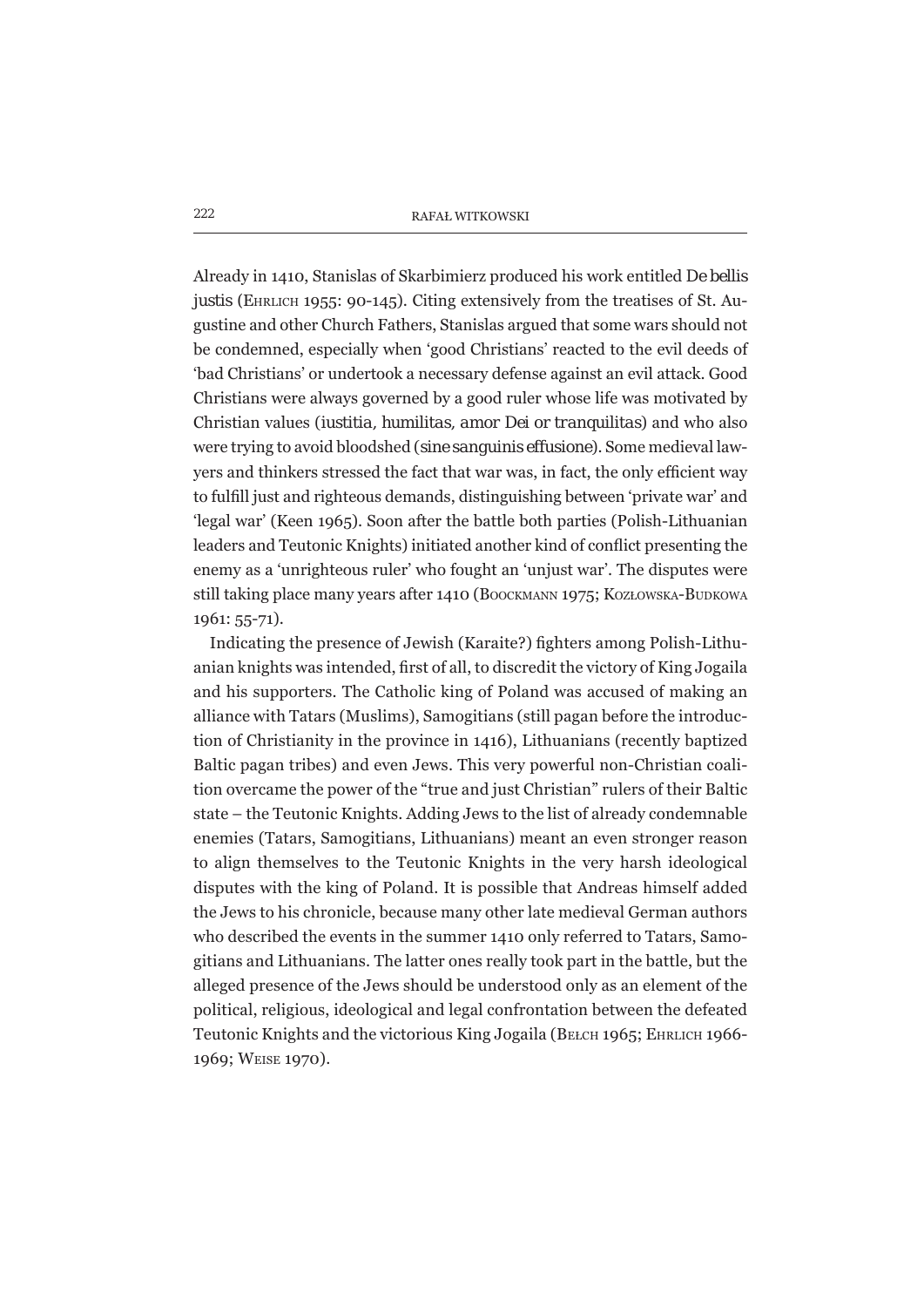## 5. The privilege of Grand Duke Casimir Jagellonides of 1441

As was explained above, Karaites and Tatars used to live in the Grand Duchy of Lithuania, or at least in Troki and its surroundings, without any privilege in written form in the first decades after their (voluntarily or mandatory) arrival. Many aspects of their life in Lithuanian lands were stimulated by personal verdicts of the monarch or his advocates (SOBCZAK 1984; TYSZKIEWICZ 1989).

It is clear that the privilege of Grand Duke Casimir Jagiellonides was in many ways exceptional, innovative and decisive. It was also portentous in regard to the other documents issued traditionally by a ruler to Jewish people (RAUDELIŪNAS, FIRKOVIČIUS 1975; 48-53).

The Latin text of this privilege clearly indicates that it was drawn up on 27 March 1441, by Casimir, Grand Duke of Lithuania (Casimirus, Dei gratia Magnus Dux Litvaniae, Russiae, etc.) (Бершадский 1882, no. 2; Фиркович 1890: 1-4; BALIULIS 2008: 75-77).<sup>7</sup> He was motivated by poverty and some damages of the Jews in Troki (considerantes egestatem nostrorum Judaeorum in Troki et damna...), which they had recently suffered. The monarch decided to improve the conditions of their life *(eorum conditionem facere meliorem)*, relieving them in their losses (de eorum hujusmodi inopia valeant relevari). In order to achieve this he gave them the German code of law of the city of Magdeburg *(jus Theuthonicum Maydeburgense)*. According to the duke's wish, the Jews of Troki should obtain and preserve the entire Magdeburgian code of law (in omnibus clausulis et articulis prout hoc libri ejusdem juris Maydeburgensis Theutonici demonstrant), in the form which it was observed in other cities of the Grand Duchy of Lithuania (ipsum jus Maydeburgense theutonicum in aliis civitatibus nostris, et praecipue in Vilna, Troki et Kowna, tenetur et servatur).

This was, in fact, a revolutionary charter in the life of the Lithuanian Karaites, a small and not influential non-Christian minority, living in the heart of

<sup>7</sup> The original charter has been lost, but a copy of it was inscribed to the State Record Books of the Grand Duchy of Lithuania (Metrika Litevska, Księga Wpisów), No. 121, fol. 168.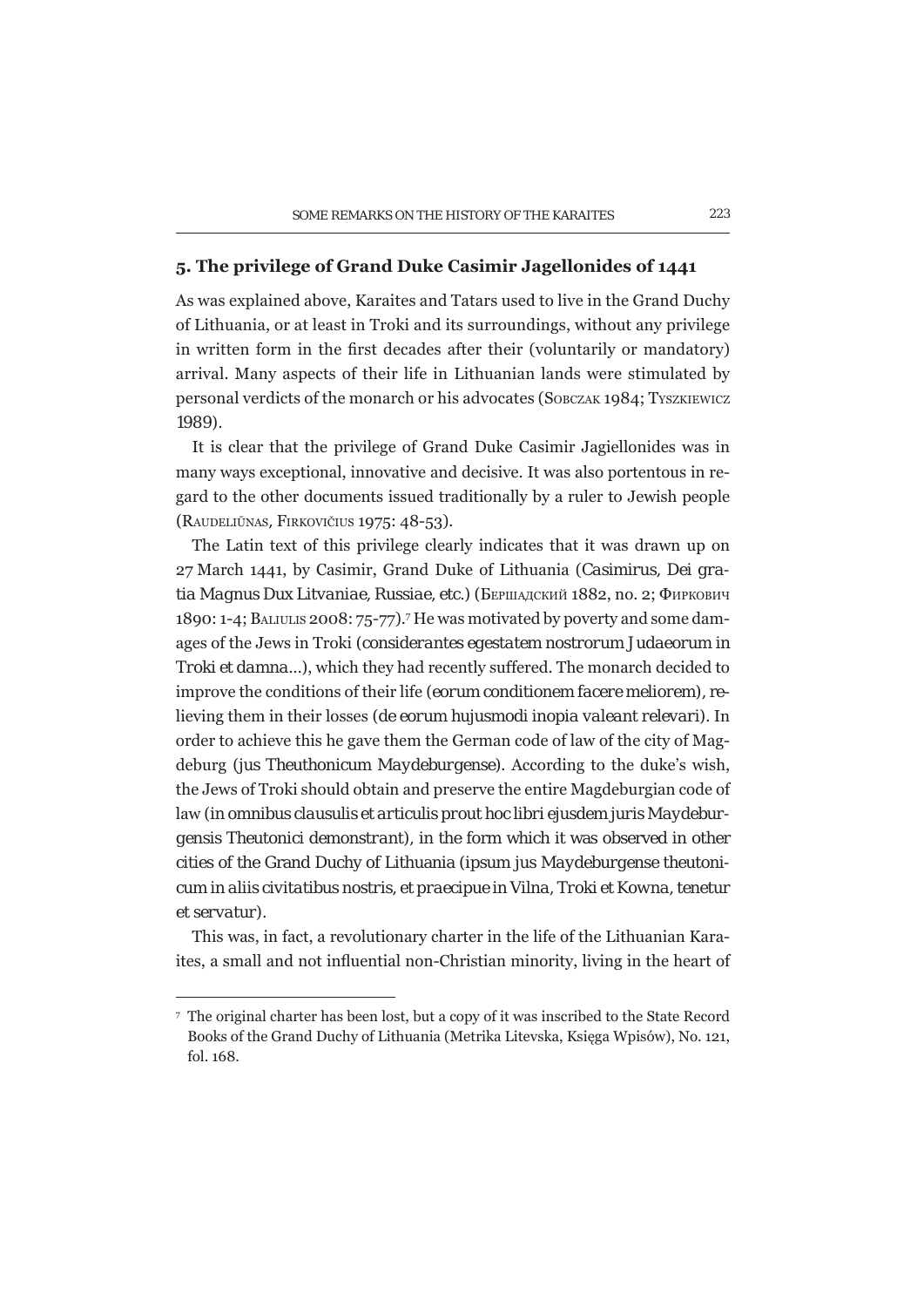the Lithuanian state. The spread of the code of German law of the city of Magdeburg within the Grand Duchy of Lithuania took place in a different way than in the medieval Kingdom of Poland. The most important difference between the Polish and Lithuanian realms was based on the fact that the Lithuanian monarchs included both Catholic and Orthodox townsmen in a municipal community, and they jointly created one urban, civic, social structure. The foundation charters issued to the cities of Vilnius, Kaunas and Troki clearly proved this (KIAUPA: 2005, 345-352). Among many different charters one can mention a privilege issued by Sigismud Koributovitch in Troki in 1432, confirming the rights and privileges of the Magdeburgian code of law, given to the city of Vilnius (*praefatae civitati Vilno*). This document was issued to all inhabitants of that town, contemporary and future, both Catholic and Orthodox (omnibus et singulis civibus et incolis inhabitantibus praesentibus et futuris jus theotonicum quod magdeburgense dicitur denuo damus, donamus, conferimus, inscribimus et largimur ibidem perpetuo duraturum tam fidei catholicae cultoribus quam etiam ruthenis) (DUBIŃSKI 1788: 2-3).

Certainly this same legal situation could be applied to the town of Troki. The foundation charter of the city of Troki was drawn by Duke Vytautas (1392-1430) most probably shortly before the end of the  $14<sup>th</sup>$  century or in the first years of the 15<sup>th</sup> century (BALIULIS 1992: 30-42). Troki, a ducal residence, was flourishing and the contacts between the merchant townsmen of Troki, and other cities located along Baltic Sea and Black Sea in that period were confirmed in the historical sources (BALIULIS, MIKULIONIS, MIŠKINIS 1991: 38, 43, 63). As a consequence of the issuing of the foundation charter the municipal self-governmental institutions in Troki were gradually developed. In 1441 Duke Casimir did not include the Karaites to the already existing municipal community, but permitted the Karaites to organize, in fact, another municipal community, functioning according to this same code of law. By virtue of Duke Casimir's document, the Troki Karaites could develop their social life not in an abbreviated, shortened or chosen form, but according to the full text of the Magdeburgian code of law. Future events would rather lead one to conclude that they preferred to accept from this code what was useful and/or necessary to preserve their unique religious regulations and customs.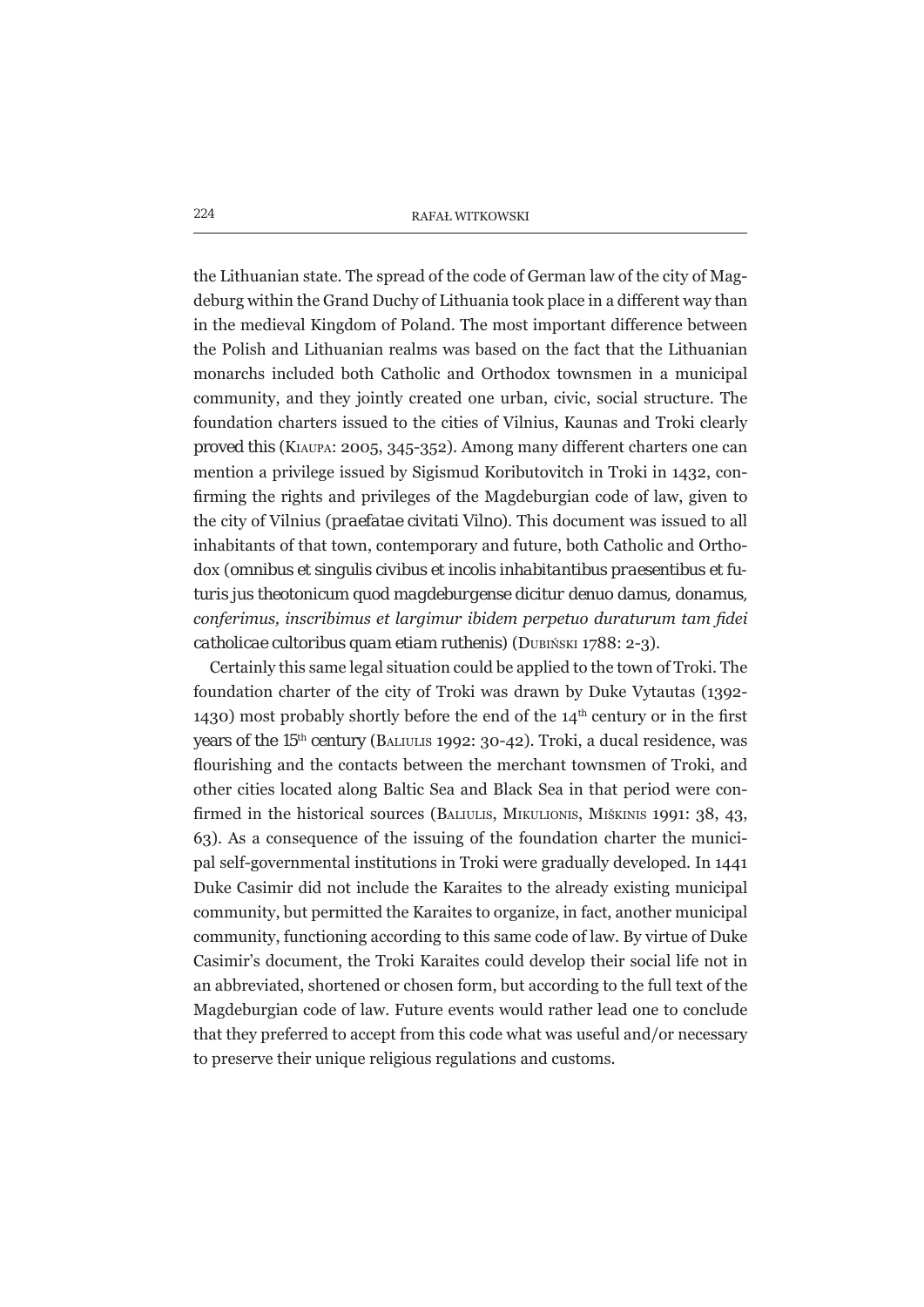It must be stressed that Duke Casimir did not refer in his privilege to the alleged privilege of his predecessor Vytautas whatsoever. The practice of law or implementation of law, as it was understood and exercised at that time by monarchs or ruler's chancellery, would have required that Duke Casimir determine his will regarding previously drawn-up charters. A new charter should basically either confirm or change a previously concluded legal situation. It is impossible to imagine that Duke Casimir's document would have not referred to Duke Vytautas's charter, even in a single sentence, especially in the context that the newly introduced German code of law was not in concordance with the essence of the alleged privilege of Duke Vytautas. Introducing a new legal system, Duke Casimir would have had first to cancel Duke Vytautas's regulation, or at least suspend them, otherwise such *modus operandi* could be understood as truly unique in the context of the entire legal tradition of the late Middle Ages. The fact that Casimir did not tackle this issue is, in fact, the most convincing reason that the Karaites in Troki did not receive any privilege from Vytautas when they were settled in Lithuanian in the end of the 14<sup>th</sup> century and instead had to wait around 50 years to be granted the first and fundamental ducal charter.

The Karaites (*Judei Trocenses*) should be subordinated only towards their own judge (coram advocato), who would be nominated at that time, and who would be loval to the duke or his governors (coram Nobis vel Nostro judicio). The Karaites' judge would be able to take and resolve any kind of court case (re parva aut magna), but in accordance with the customs of the German law of Magdeburg (jure Maydeburgense theutonico).

Moreover, the governor of the province of Troki or any other clerk acting in his name (nullus palatinus seu capitaneus noster, vel vices ipsorum gerents) should not interfere in the life and business of the Karaites, unless it were a case between Karaite and Christian (*cum litvano aut rutheno*). In that circumstance the Karaite judge should fulfill his duties in the presence of the governor or his representative (cum palatino Nostro, aut ipsius vices gerente).

The monarch also stated that the Karaites (praefati Judaei Trocenses) should pay a tax (census sive exactiones) once a year like in other cities where German law of Magdeburg was introduced (jure Maydeburgensi *gaudentes*). The Karaites were not obliged to pay more taxes to the duke,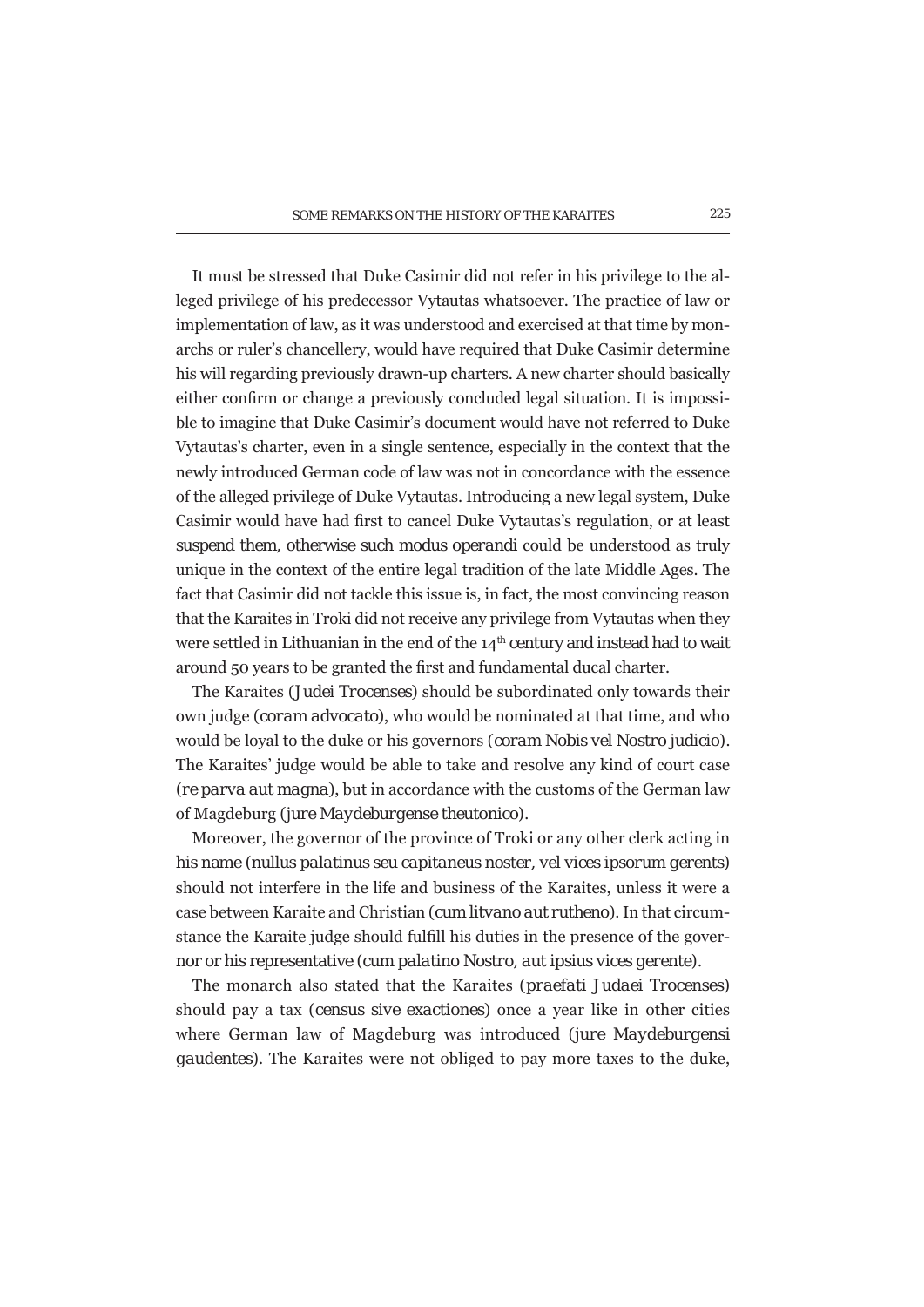unless a new, extraordinary and general tax would be imposed on the entire people of Lithuania (necessitate ingruente, generalis exactio super totam terram poneretur).

Moreover, the duke transferred to the Karaites half of the incomes effected by city scale (*medietatem fructuum butinae sive staterae*) and half of the incomes from the production of wax (medietatem fructus caldar, in quo cera liquefieri solet).

The witnesses to this charter were the governor (palatinus) of the district of Troki, Basil Wasilione Gastold, the governor of Kiev, Michael Calginowicz Hossuta, and the chancellor of the Grand Duchy of Lithuania, Michael Orgalowicz.

It is also worth mentioning that Duke Casimir did not mention any kind of military obligations, either imposing it on the Karaites or deposing this duty from them. It is clear that, contrary to the Tatars, the Karaites were not involved in active military service.

The spread of the Magdeburg's code of law among the townsmen of strictly non-German origin resulted in translations of Latin and medieval German versions of the *Jus municipale* into Polish. One of the most popular Polish version was produced and printed by Paul Szczerbic (Kowalski 2011). Granting to the Karaites Magdeburg's code of law did not mean that they openly and widely accepted it. It seems quite clear that the religious traditional Karaite law was stronger and restricted the impact of Magdeburg's principles. The range and intensity of the implementation of Magdeburg's law among the Karaites should still be discussed; however a limited number of the preserved sources make it difficult. The Karaites certainly possessed half of the territory of Troki, where they built their houses and shrine (kenesa). They also paid taxes from the possessed buildings and fields, as did the Tatars and Christians who lived in the Karaites' district of Troki. In 1470 King Casimir Jagellonides issued a document, addressed to the governor of Troki, Radivon Ostikovitch, in regard to the tax regulations (Zbiór 1843: 163-164). Several years later, in 1509, the Karaite community sign a consent with the Christian community of Troki, regulating the quantity of the tax. In 1519, the governor of Troki, Gregory Ostikovitch issued a verdict in a dispute between Karaites and Christians of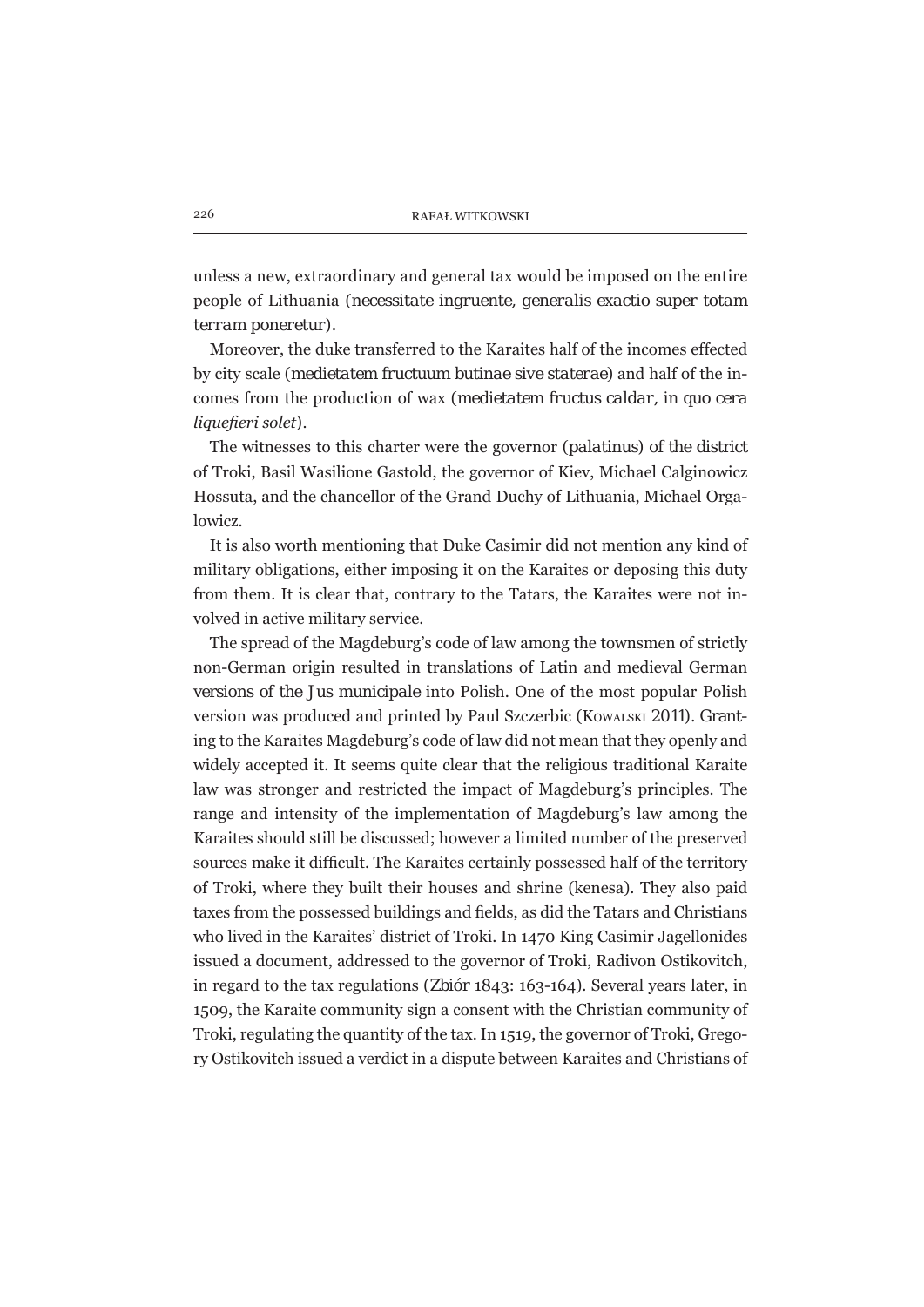Troki on this same matter.<sup>8</sup> Another document, drawn up by King Sigismund the Old after the session of the parliament in 1524, requested from the Karaites and Christians of Troki to pay an equal amount of tax.<sup>9</sup> Similarly to other townsmen in the Grand Duchy of Lithuania, e.g. in Vilnius and Kaunas, the Karaites were freed from the obligation to offer lodging to ducal clerks, unless the duke resided in Troki in person (Zbiór 1843: 164-165).<sup>10</sup> In 1552, Grand Duke Sigismund August liberated the townsmen of both communities (Karaite and Christian) in Troki from the obligation to assist ducal messengers by providing them a horse or lodging (Zbiór 1843: 168-169).<sup>11</sup>

The Karaites also used the necessary symbols of their municipal authority by sealing documents with their own seal. According to Edmundas Rimša, the earliest Karaite-preserved seal can be dated back to 1509; however, it is very likely that they used it even before that year (RIMŠA 1999; 545-546). Troki's Karaites and Christians could also struggle for their common and basic needs and jointly approached the ruler to grant them a privilege. For example, in 1516 leaders of both communities: Christians (Catholic and Orthodox) and Karaites (Били нам чолом воить места троцкого и бурмистри и радиы и вси мешане как римского закони так и греческого и жидова вся троцкая) asked Duke Sigismund the Old to permit them to organize two fairs, which was granted by the ruler in his privilege signed in Vilnius (Zbior 1843: 166; BALIULIS 1992: 53). It seems to be clear that since the middle of the 15<sup>th</sup> century the town of Troki was composed of two parts: Christians, both Catholic and Orthodox, and Karaite. One cannot find anywhere else in the Grand Duchy of Lithuania such a unique cultural, religious and legal situation.

<sup>&</sup>lt;sup>8</sup> Vilnius, Lietuvos Mokslų Akademijos Biblioteka, F 301-6; copy of this document, written in Old Belorussian but with Latin script in the 18<sup>th</sup> century.

<sup>&</sup>lt;sup>9</sup> Vilnius, Lietuvos Mokslų Akademijos Biblioteka, F 301-13; copy of this document, written in Old Belorussian but with Latin script in the 18<sup>th</sup> century.

<sup>&</sup>lt;sup>10</sup> The document was signed in 1522 by king Sigismund the Old and addressed to the governor of Troki, Albrecht Gasztold.

<sup>&</sup>lt;sup>11</sup> The document was signed in 1552 by king Sigismund August and addressed to the governor of Troki, Nicholas Radziwiłł.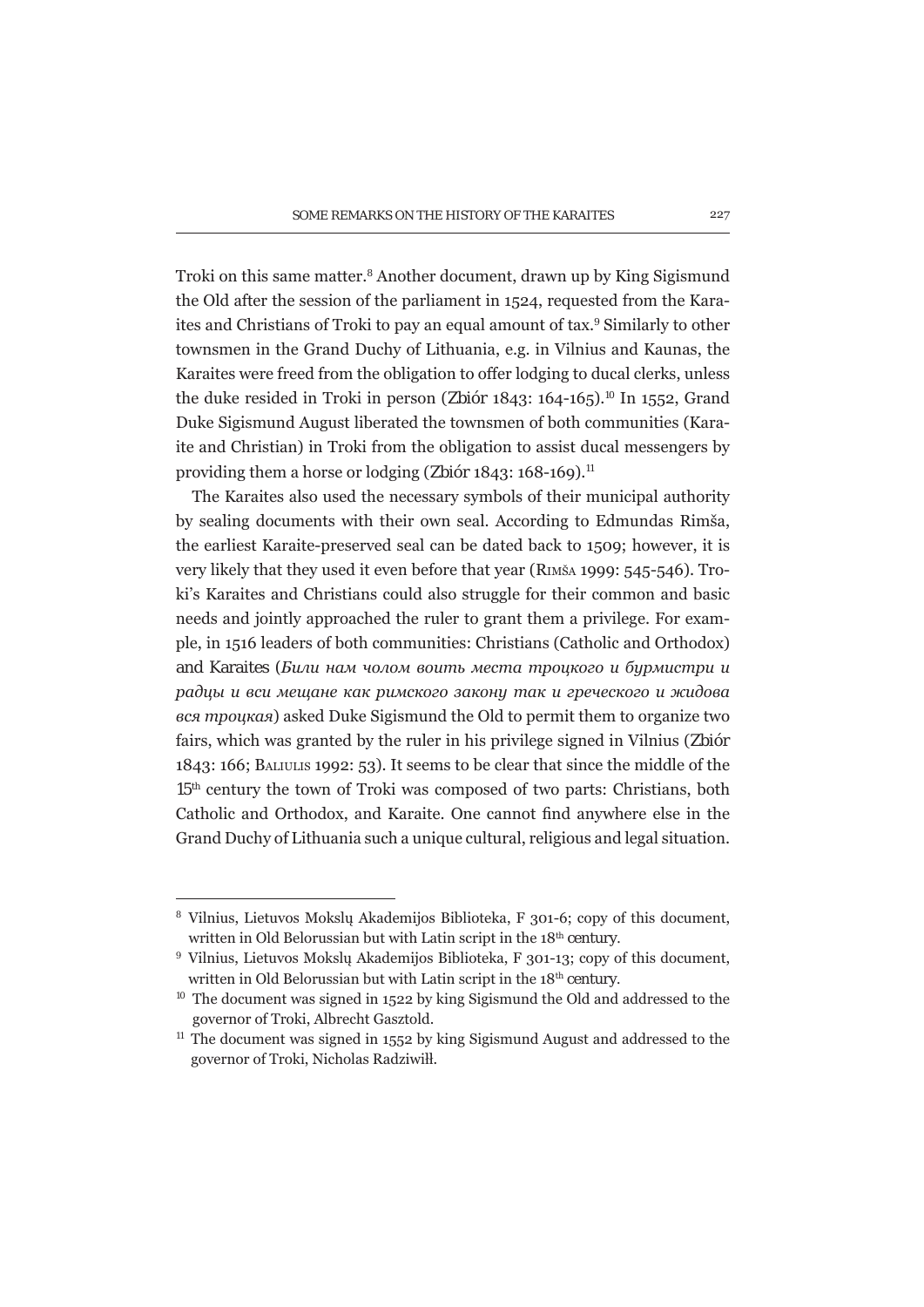It should not be striking to us that the Karaites paid attention to obtain the ruler's confirmation to this charter. In 1492 in Troki Duke Alexander issued his confirmation act (Фиркович 1890: 7-9), and in 1507 in Grodno a similar document was signed by Duke Sigismund the Old (Фиркович 1890: 12-15). Subsequent rulers issued similar confirmation acts up to the end of the Polish-Lithuanian Commonwealth in 1795 (GASIOROWSKI 2002: 311-330; GASIOROWSKI 2003: 47-51; GASIOROWSKI 2005: 31-40).

Taking into consideration the legal position of Rabbanite Jews and Karaites of Troki, one can clearly say that they lived according to very different codes of law, as was designed by the privileges in 1388 and 1441. The entire tradition initiated by the privilege of Duke Boleslas the Pious of Greater Poland (Wielkopolska) in 1264, and later on transmitted to the Grand Duchy of Lithuania by Duke Vytautas and his privilege issued to the Jewish community in Brest on 1 July 1388, shaped Jewish life in a different way than Karaite life in Troki.<sup>12</sup> Being closely linked and combined by many factors, e.g. usage of Hebrew and scrolls of Torah, Karaites in Lithuania were often named - Jews (Judaei). One should not forget the fact that the Karaites often called themselves as Beit Israel (House of Israel), therefore the term "Jews" describing them may be fully understandable. As late as 1646 they were called Judaeorum Trocensium ritus karaimici, which was one of the first such statements in official documents.

The unique form of the legal position of the Karaites in the Grand Duchy of Lithuania with regard to other non-Christian minorities resulted in creation and development of the unique and specific ethnic and religious group who survived for centuries (KIZILOV 2003a: 759-787; KIZILOV 2007: 139-155).

<sup>12</sup> Some authors claim that Karaites and Jews lived closely together, cf. GREENBAUM 1995: 7: "While Jewish sources shed little light on the origins of the Lithuanian Jewry, Karaite tradition states that the first Karaite community was founded in Troki, where Karaites, Jews and others lived side by side for many centuries. (There are Karaites in Troki to this day). Like the Jews, they sent their sons, to yeshivot in the south of France (e.g. that of Rabbenu Tam) and Constantinople-Istanbul in Turkey, in order to benefit from the erudition of the renowned rabbis".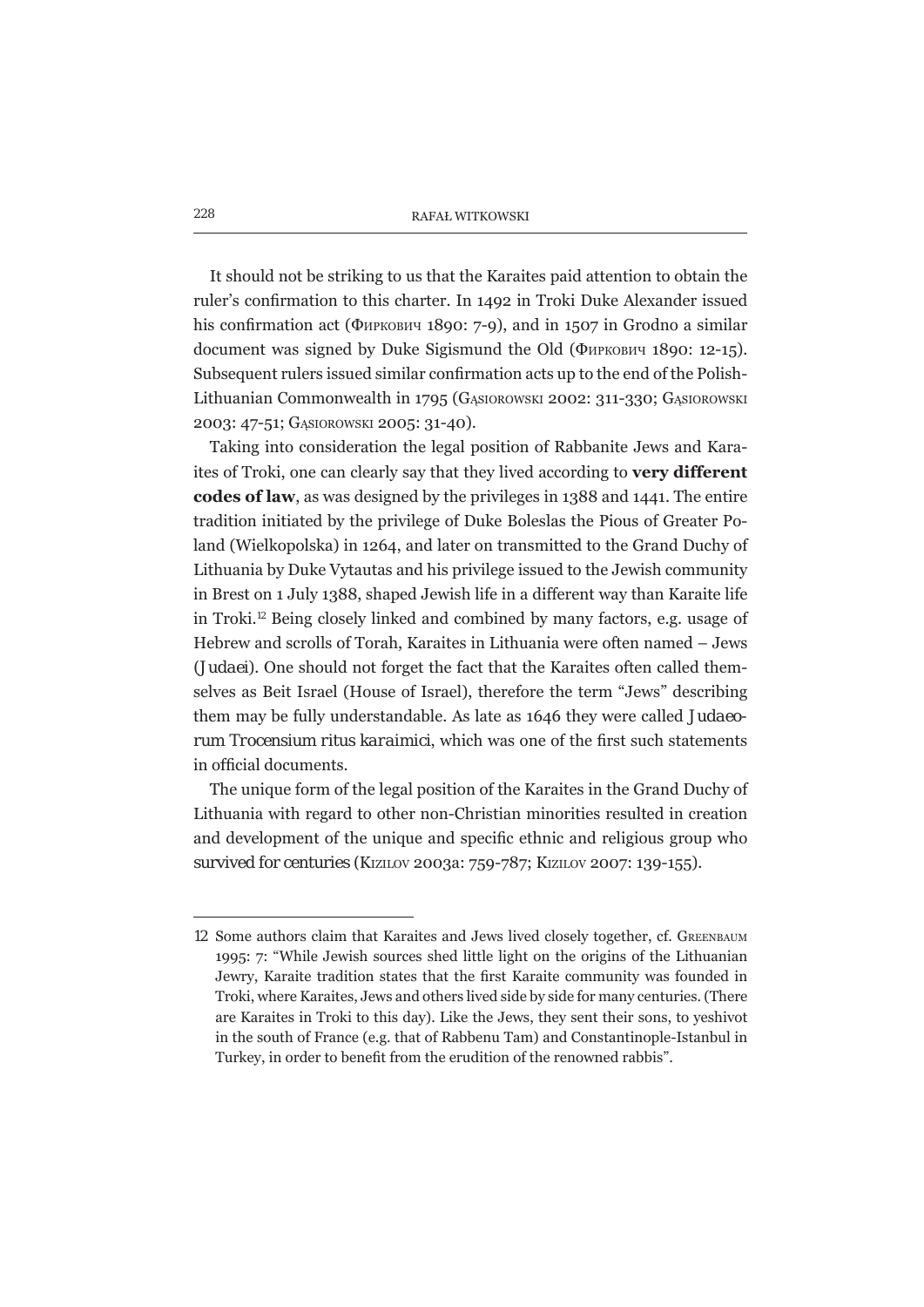## **Annex**

The register of the privileges and other documents issued for the Karaites in Troki between 1442-1663 (with emendations in 1701 and 1776 and preserved by the elders of the community), was composed on 8 April 1671 and includes 108 files; now preserved in Vilnius at the Lietuvos Mokslų Akademijos Biblioteka (Library of the Lithuanian Library of Sciences), F 301-67.

- $1)$ Privilege of Grand Duke Casimir, addressed to  $\dot{Z}y$ dom karaimom zboru trockiego, 1441
- Privilege of Grand Duke Casimir, addressed to  $\dot{Z}y$ dom karaimom troc- $(2)$ kim. 1492
- 3) Letter of King Alexander to the governor of Troki, Nicholas Nikolaievitch, 28 May 1492
- 4) Letter of King Alexander to *voigt* and all members of city council of the town of Kaunas, requesting to permit mieszczanom i Żydom zboru trockiego to trade in Kaunas, 17 July 1492
- Letter of King Alexander to the governor of Troki, Peter Janowicz, to per- $5)$ mit  $\dot{Z}y$ dom trockim przynależącym do zboru trockiego hiring Christians for house service, 17 March 1493 (?)
- 6) Privilege (in Latin) of Duke Sigismund the Old, issued in Grodno, 11 November 1507
- Privilege (in Latin) of Duke Sigismund the Old to *wszyscy Żydzi W.X.L.*, 7) to jest karaimowie zboru trockiego y Żydzi grodzieńscy, brzescy, łuccy, włodzimierscy, pińscy, kobrzyńscy i inni, 31 March 1507 (?)
- Privilege of Duke Sigismund the Old to permit Karaites to travel along 8) the road from Vilnius to Kaunas, 26 August 1516
- 9) Letter of King Sigismund the Old to Stanisław Rayski concerning some pieces of land in Troki, 30 October 1518
- 10) Letter of King Sigismund the Old concerning the complaint of Cefania Malinowski against Peter Potocki, governor of Polotsk, 17 July 1528
- 11) Letter of King Sigismund the Old to *voigt* and townsmen of Troki concerning the piece of land on Trocka street, 10 April 1529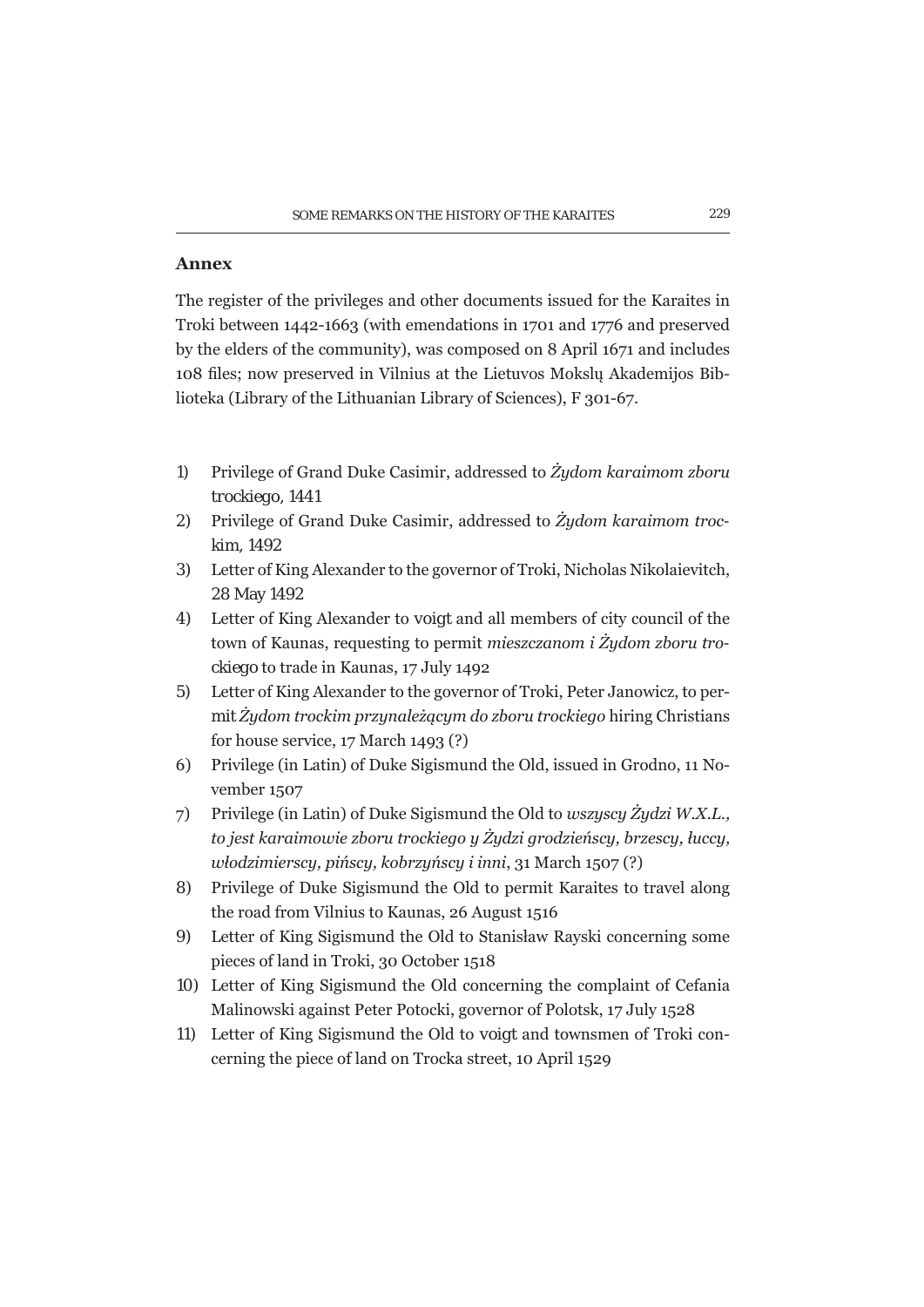- 12) Letter of King Sigismund the Old addressed to Żydom zboru trockiego, 13 April 1529
- 13) Letter of King Sigismund the Old that voigt of Vilnius forbade trading in Vilnius, 30 October 1529
- 14) Copy of privilege, King Sigismund the Old, 11 May 1534
- 15) Letter of King Sigismund August to Hryhory Stanislas Ostikovitch, governor of Trocki, 28 April 1546
- 16) Letter of King Sigismund August to Nicholas Jurewitch, governor of Troki, 13 October 1552
- 17) Letter of King Sigismund August to Nicholas Jurewitch, governor of Troki, 23 August 1555
- 18) Letter of King Sigismund August to Albrecht Marcinowitch, governor of Troki, 12 March (?)
- 19) Letter of King Sigismund August to the townsmen of Troki, 11 April (?)
- 20) Letter of King Sigismund August to Nicholas Nicholaievitch, governor of Troki, 16 April)
- 21) Letter of King Sigismund August to the intendent of Troki, 30 August 1555
- 22) Copy of the letter of King Sigismund August to governors and castellans of the Grande Duchy of Lithuania, 12 May 1566
- 23) Letter of King Sigismund August to Stefan Andrzejewitch Zbaraski, governor of Troki, 23 August 1569
- 24) Letter of King Sigismund August to *tiwun* and *aedilis* of Troki, Peter Oberski, 23 August 1561
- 25) Letter of King Sigismund August to Stefan Zbaraski, governor of Troki, 2 April 1568
- 26) Copy of the letter of King Sigismund August to wszystkich Żydów zboru trockiego, 29 August 1568
- 27) Letter of King Sigismund August za skarga Żudów zboru trockiego, 31 **July 1570**
- 28) Decree of King Stefan Bathory, 1576
- 29) Privilege of King Stefan Bathory, 15 May 1579
- 30) Privilege of King Stefan Bathory, 15 May 1579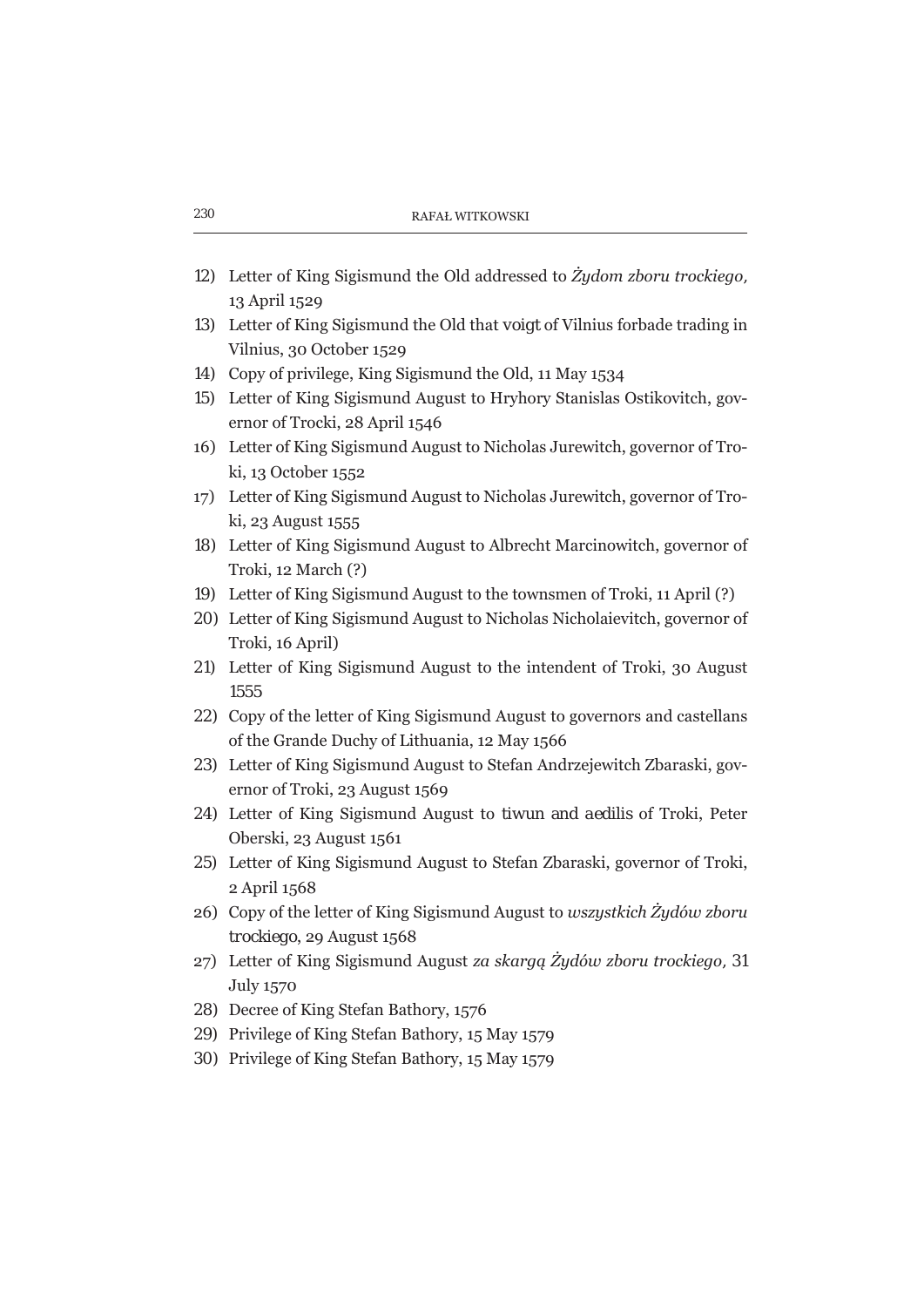- 31) Letter of King Stefan Bathory, 2 April 1579
- 32) Letter of King Stefan Bathory to the city fathers of Kaunas, 17 June 1579
- 33) Official proclamation, 29 May 1579
- 34) Letter of King Stefan Bathory to the governor of Troki, 25 June 1579
- 35) Official proclamation of King Stefan Bathory, 28 October 1580
- 36) Official proclamation of King Stefan Bathory, 26 April 1581
- 37) Verdict of the land disputes made by King Stefan Bathory, 27 June 1581
- 38) Court verdict, 1582
- 39) Decree of King Stefan Bathory, 1582
- 40) Letter of the of King Stefan Bathory, 20 July 1582
- 41) Letter of King Stefan Bathory, 15 October 1582
- 42) Verdict of the land disputes made by King Stefan Bathory, 1582
- 43) Copy of the letter of King Stefan Bathory, 14 April 1584
- 44) Letter of King Stefan Bathory to governor of Troki, 8 June 1584
- 45) Decree of King Stefan Bathory, 1585
- 46) Letter of King Sigismund III Vasa, 28 March 1589
- 47) Privilege of King Sigismund III Vasa, 2 November 1611
- 48) Privilege of King Sigismund III Vasa, 2 November 1611
- 49) Privilege of King Wladislas IV Vasa, 28 June 1633
- 50) Privilege of King Wladislas IV Vasa, 3 October 1646
- 51) Privilege of King Wladislas IV Vasa, 3 October 1646
- 52) Letter of King Wladislas IV Vasa, 1642
- 53) Privilege of King John Casimir, 27 July 1654
- 54) Decree of King Sigismund, 29 January 1547
- 55) Decree of King Sigismund, 29 January 1547 (copy)
- 56) Decree of King Sigismund, 29 January 1547 (copy)
- 57) Decree of King Sigismund, 29 January 1547 (copy)
- 58) Letter of King Sigismund to the *voigt* of the Karaite community, 24 Oc $tober(?)$
- 59) Letter of King Wladislas IV Vasa, 23 November 1644
- 60) Letter of Troki governor na obranie wójta żydowskiego, 25 November (?)
- 61) Letter of Ivan Hronostaj,  $15 \text{ July} (?)$
- 62) Letter of Stanislas Albrychtowitch Gasztołd, 4 August 1542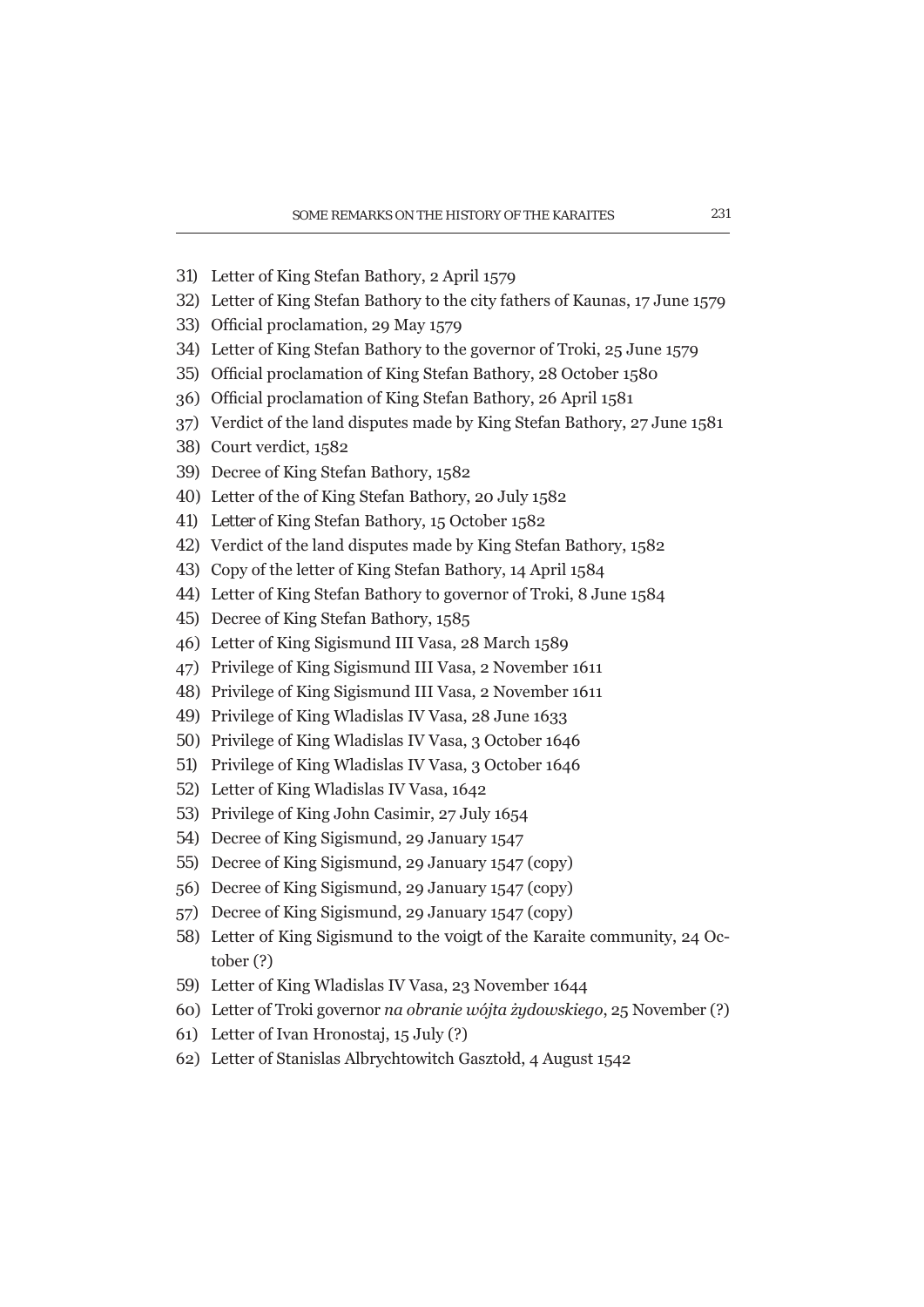- 63) Letter of Duke Konstantyn Ostrowski, 15 September (?)
- 64) Letter of Duke Konstantyn Ostrowski, 15 October, (?)
- 65) Letter of Ostykowicz, 1 April (?)
- 66) Letter of Martin Albrecht Gasztołd, 12 May (?).
- 67) Voucher of Ivan Hornostaj to Żydów trockich, 8 October 1546
- 68) Letter of a clerk, 6 January
- 69) Letter of Janusz Jurewicz Ostrowski, 25 July 1546
- 70) Letter of Janusz Jurewicz Ostrowski, 3 June 1545
- 71) Letter of court marshal Ivan Hornostaj to *voigt* and mayor, 2 September 1552
- 72) Confirmation letter of Nicholas Juzewicz, 23 August 1553
- 73) Decree of Jan Hlebowicz, 1 July 1566
- 74) Letter of the Troki governor, 11 February 1567
- 75) Two letters of the Troki governor
- 76) Letter of the Samogitian bishop George Pietkiewicz, 24 May 1572
- 77) Letter of the Troki governor Stefan Zbaraski, 13 August 1576
- 78) Letter of the Troki governor Stefan Zbaraski, 11 September 1576
- 79) Letter of the Troki governor Stefan Zbaraski, 30 November 1577
- 80) Litigations of the Troki Karaites, 10 April 1568
- 81) Excerpt from the records books of Troki governor Jan Hlebowicz, 19 July 1588
- 82) Letter of Vilnius city council representative Frackiewicz, 12 February 1585
- 83) Letter of the Troki governor Stefan Zbaraski, 24 September 1576
- 84) Letter of the Troki governor Stefan Zbaraski, 25 November 1582
- 85) Letter of Vilnius city council representative Nicholas Jurevitch, 1 July 1593
- 86) Letter of the governor Michael Radziwiłł, 12 January 1595
- 87) Letter of the governor Michael Radziwiłł, 2 February 1599
- 88) Letter of the governor of Vilnius, Christopher Radziwiłł, 31 January 1606
- 89) Voucher of deputy treasurer Christopher Naruszewicz, 13 June 1618
- 90) Court verdict, 13 September 1620
- 91) Court verdict, 1 April 1623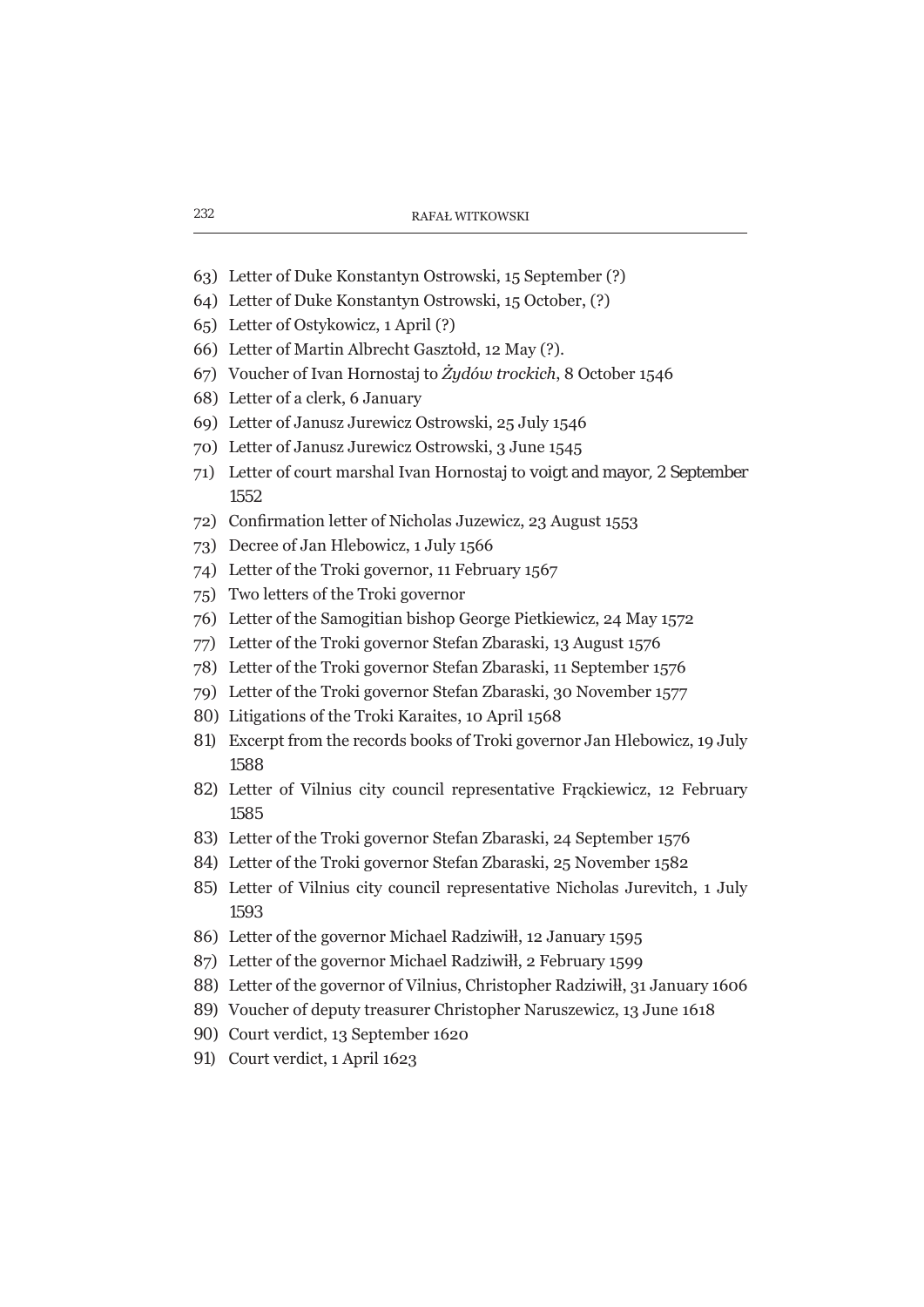- 92) Poll tax voucher, 16 August 1627
- 93) Letter of the Troki governor Peter Pac, 9 August 1641
- 94) Letter of the Vilnius governor, 1641
- 95) Letter of the governor of Troki, Jan Skumin Tyszkiewicz, 3 March 1634
- 96) Letter of the governor of Troki, Jan Skumin Tyszkiewicz, 14 April 1634
- 97) Letter of the governor of Troki, Jan Skumin Tyszkiewicz, 20 April 1636
- 98) Letter of the governor of Troki, Peter Pac, 9 August 1641
- 99) Letter of the governor of Troki, Alexander Słuszka, 28 August 1643
- 100) Two letters of the governor of Troki, Alexander Słuszka, 20 August 1644
- 101) Letter of the governor of Troki, Alexander Słuszka, 23 February 1646
- 102) letter of the governor of Troki, Nicholas Stefan Pac, 1652
- 103) Letter of deputy governor of Vilnius Paul Marcinkiewicz, 13 March 1654
- 104) Letter deputy governor of Vilnius Jan Ogiński, 9 November 1665
- 105) Letter deputy governor of Vilnius Alexander Woyna, 1663
- 106) Confirmation charter of the general privilege (Konfirmacja przywilejów y wolności nadanych wszystkim Żydom Karaimom Trockim w Wielkim Księstwie Litewskim), 20 June 1701
- 107) Confirmation charter of the general privilege (Konfirmacia przywilejów y wolności nadanych wszystkim Żydom Karaimom Trockim w Wielkim Ksiestwie Litewskim), 20 June 1701
- 108) Confirmation charter of the general privilege (Konfirmacja przywilejów y wolności nadanych wszystkim Żydom Karaimom Trockim w Wielkim Księstwie Litewskim), 12 June 1776

## Bibliography

- AKHIEZER, Golda, Shapira Dan. 2001. Kara'im be-Lita' u-ve-Volhin-Galitzyah 'ad ha-me'ah ha-18. Pe'amim 89, 19-60.
- BALIŃSKI, M. 1836. Historia miasta Wilna, Vol. 1: Dzieje Wilna od założenia miasta aż do roku 1430. Wilno.
- BALIULIS, Aligirdas (ed.). 2008. Lietuvos magdeburginių miestų privilegijos ir aktai. Trakai 6 Vilnius: Leidykla LII.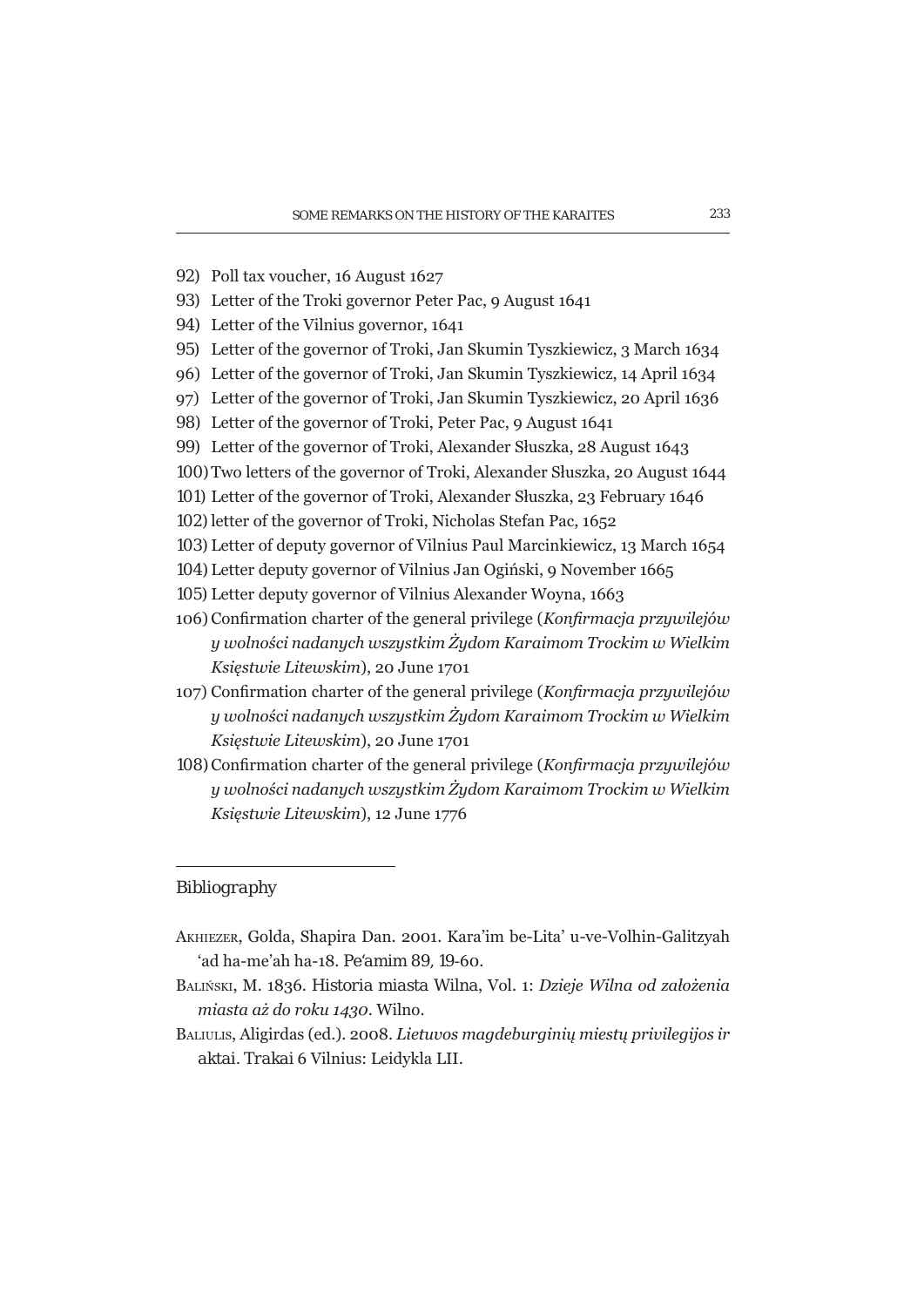- BALIULIS, Aligirdas. 1992. Trakų miesto privilegijos (Lietuvos Metrikos duomenimis). In: Lietuvos miestų istorijos šaltiniai 2, 30-42.
- BALIULIS, Aligirdas, Stanislovas Mikulionis, and Aligimantas Miškinis. 1991. Traku miestas ir pilus. Istrojia ir architektūra. Vilnius: Mokslas.
- BELCH, Stanisław, F. 1965. Paulus Vladimiri and His Doctrine Concerning International Law and Politics 1-2. London-Hague-Paris: Mouton.
- BOOCKMANN, Hartmunt. 1985. Johannes Falkenberg, der Deutsche Orden und die polnische Politik. Untersuchungen zur politischen Theorie des späteren Mittelalters. Mit einem Anhang: Die Satira des Johannes Falkenberg. Göttingen, Vandenhoeck & Ruprecht. (Veröffentlichungen des Max-Planck-Instituts für Geschichte, Bd. 45).
- BORAWSKI, Piotr and Aleksander Dubiński, 1986. Tatarzy polscy. Dzieje, obrzedu, legendu, traducie, Warszawa: Iskry.
- DAVIES, Brian, L. 2007. Warfare, State and Society on the Black Sea Steppe, 1500-1700. London-New York: Routledge.
- DĄBROWSKI, Przemysław. 1912. Stanowisko cudzoziemców w prawie litewskim w drugiej połowie XV i w XVI w. (1477-1588). Lwów (Studia nad historią prawa polskiego, Vol. 5/2).
- DICKER, Stefan. 2009. Landesbewusstsein und Zeitgeschehen. Studien zur bauerischen Chronistik des 15. Jahrhunderts, Köln-Weimar-Wien, Böhlau Verlag, 30-81 (Norm und Struktur, Bd. 30).
- DUBIŃSKI, Piotr. 1788. Zbiór praw i przywilejów miastu stołecznemu W.X.L. Wilnowi nadanych. Wilno.
- DZIAŁYŃSKI, Tytus (ed.). 1841. Zbiór praw litewskich od roku 1389 do roku 1529, tudzież rozprawy sejmowe o tychże prawach od roku 1544 do roku 1563. Poznań.
- EHRLICH, Ludwik. (ed.) 1966-1969. Pisma wubrane Pawła Włodkowica 1-3. Warszawa: Pax.
- EHRLICH, Ludwik, 1955, Polski wukład prawa wojnu XV w. Kazanie Stanisława ze Skarbimierza De bellis justis. Warszawa: Wydawnictwo Prawnicze.
- EKDAHL, Sven. 1982. Die Schlacht bei Tannenberg 1410. Quellenkritische Unteruschungen, Bd. 1: Einführung und Quellenlage, Berlin: Duncker & Humbolt.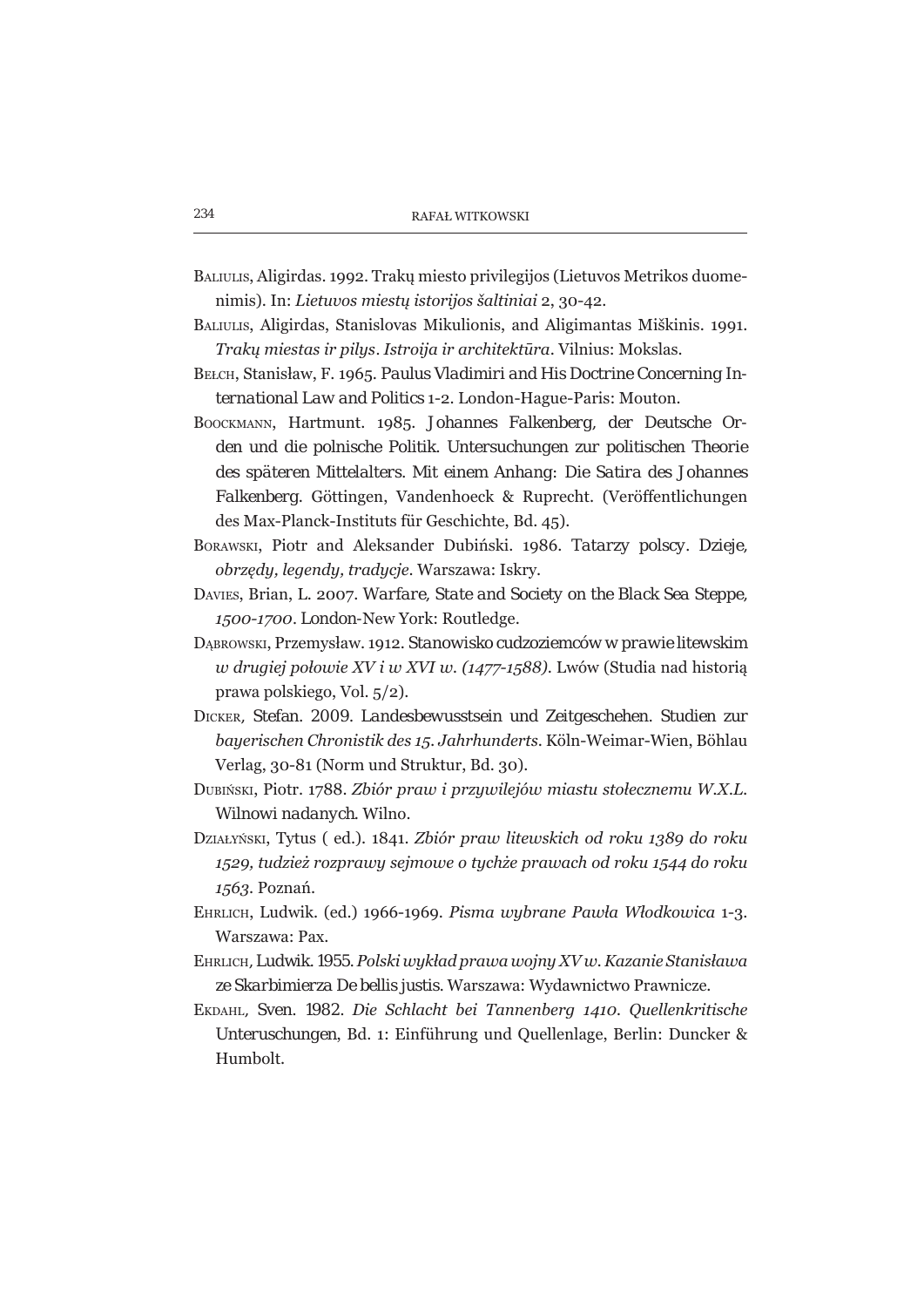- GĄsIOROWSKI, Stefan. (ed.) 2005. Aktykacja potwierdzenia przywilejów danych litewskim Karaimom przez króla Stanisława Augusta Poniatowskiego. In: Siemieniec-Gołaś, E. (ed). Wśród jarłyków i fermanów. Materiały z sesji naukowej poświeconej pamieci dra Zuamunta Abrahamowicza, 20 kwietnia 2004. Kraków, 31-40.
- GASIOROWSKI, Stefan. 2002. Stan badań nad dziejami Karaimów w dawnej i współczesnej Rzeczypospolitej. Studia Historyczne 45, 3-4, 311-330.
- GASIOROWSKI, Stefan. 2004. The General Privileges Granted by Polish Kings to the Lithuanian Karaimes in the 16<sup>th</sup>-18<sup>th</sup> Centuries. Scripta Judaica Cracoviensia 2, 47-51.
- GASIOROWSKI, Stefan, 2008. Karaimi w Koronie i na Litwie w XV-XVIII wieku. Kraków: Austeria.
- GIRGENSOHN, D. 1979. Andreas von Regensburg. In: Lexicon des Mittelalters 1. 609-610.
- GRABSKI, Andrzej, Feliks. 1968. Polska w opiniach Europy Zachodniej XIV-XVI wieku. Warszawa: PWN.
- GREENBAUM, Masha. 1995. The Jews of Lithuania. A History of a Remarkable Community, 1316-1795. Jerusalem: Gefen Publishing House Ltd.
- HALECKI, Oskar. 1944. Gilbert de Lannoy and His Discovery of East Central Europe. Bulletin of the Polish Institute of Arts and Sciences in America 112, 314-331.
- HARVIAINEN, Tapani. 2003. The Karaites in Eastern Europe and the Crimea: An Overview. In: Polliack, M. (ed.). Karaite Judaism. Leiden-Boston: Brill, 633-655.
- HEINL, Karl. 1925. Fürst Witold von Litauen in seinem Verhältniss zum Deutschen Orden in Preussen während der Zeit seines Kampfes um sein litauisches Erbe, 1382-1401. Berlin: Ebering (Historische Studien, H. 165).
- JAKUBOWSKI, Jan. 1907. Opis księstwa trockiego z r. 1387. Przyczynek do badań nad ustrojem Litwy przedchrześcijańskiej. Przegląd Historyczny 5, 22-48.
- JOHANEK, P. 1978. Andreas von Regensburg. In: Verfasser Lexicon 1, 341-348. JURGINIS, Juozas and Algirdas Sidlauskas (eds.). 1988. Kraštas ir žmones. Lietu-
- vos geografiniai ir etnografiniai aprašymai (XIV-XIX a.). Vilnius: Mokslas.
- KAMIENIECKI, Witold. 1911. Ograniczenia wyznaniowe w prawodawstwie litewskim w XV i XVI w. Przegląd Historyczny 13, 268-288.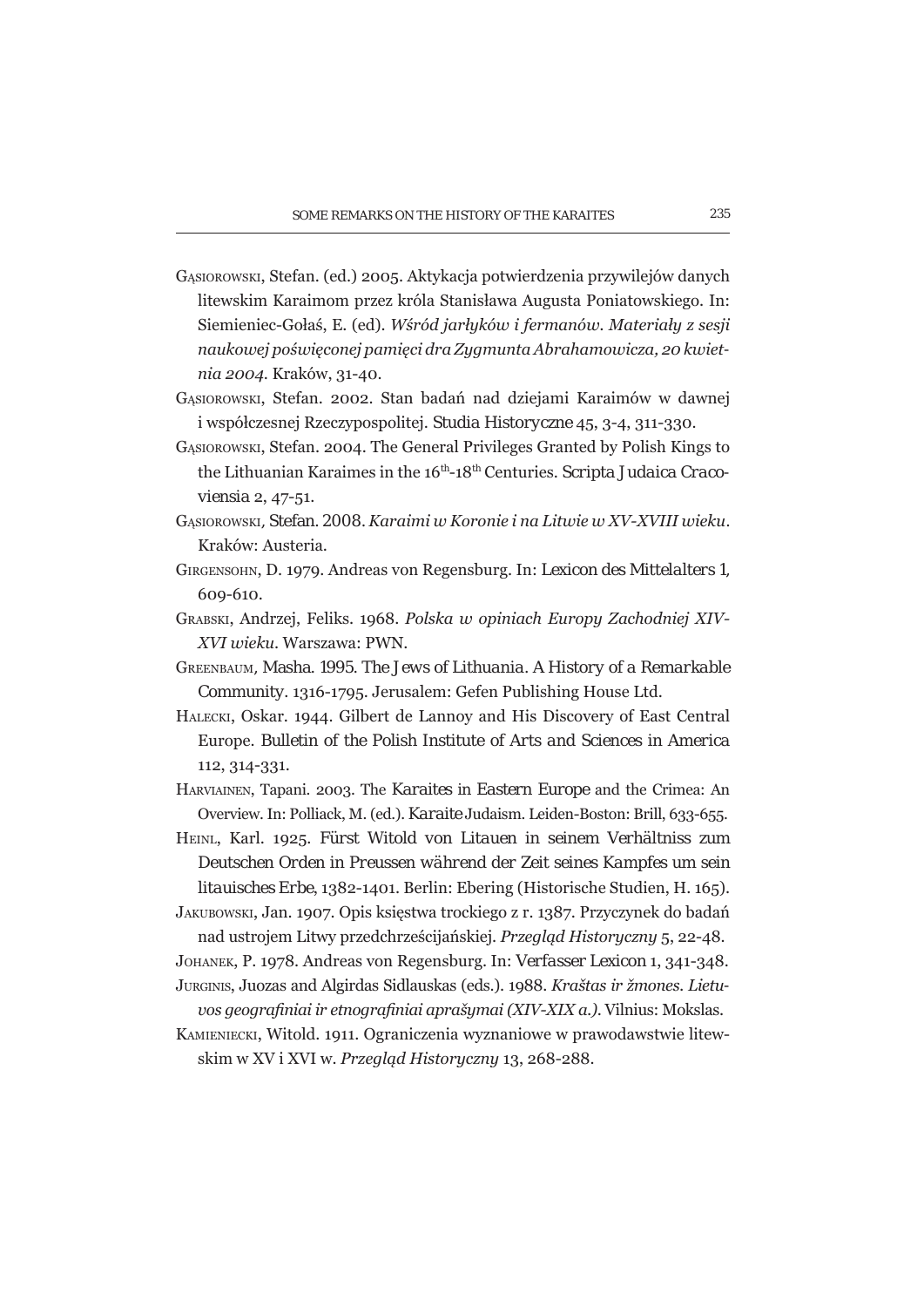- KEEN, Maurice, Hugh. 1965. The Laws of War in the Late Middle Ages. London-Toronto: Routledge.
- KIAUPA, Zygmantas. 2005. Dwuczłonowe miasto Troki w XV-XVI wieku, in: Z dziejów kultury prawnej. Studia ofiarowane Profesorowi Juliuszowi Bardachowi w dziewiećdziesieciolecie urodzin. Warszawa: Liber, 345-352.
- KIZILOV, Mikhail. 2003. The Arrival of the Karaites (Karaims) to Poland and Lithuania: A Survey of Sources and Critical Analysis of Existing Theories. Archivum Eurasiae Medii Aevii 12, 29-45.
- KIZILOV, Mikhail, 2003a. The Karaite communities of Chufut-Kale and Mangup: history and topography of the settlements. In: M. Polliack, M. (ed.). Karaite Judaism. Leiden-Boston: Brill. 759-787.
- KiziLov, Mikhail, 2007. Karaites in North-Eastern Europe: the Karaite community of Troki between two World Wars, In: Kuyt, A., G. Necker, 2007. Orient als Grenzbereich? Rabbinisches und ausserrabbinisches Judentum. Wiesbaden: Harrassowitz, 139-155.
- KiziLov, Mikhail, 2009. The Karaites of Galicia: an Ethnoreligious Minority among the Ashkenazim, the Turks, and the Slavs 1772-1945. Leiden-Boston: Brill.
- KLIMAS, Petras. 1945. Ghillebert de Lannoy in Medieval Lithuania. An Introduction by C.R. Jurgelas, New York: The Lithuanian American Information Center.
- KOLANKOWSKI, Ludwik. 1930. Dzieje Wielkiego Księstwa Litewskiego za Jagiellonów 1. Wilno.
- KOLANKOWSKI, Ludwik. 1935. Problem Krymu w dziejach jagiellońskich. Kwartalnik Historyczny 49, 279-300.
- KORCZAK, Lidia. 1995. Znajomość spraw tureckich w Wielkim Księstwie Litewskim w XV wieku. In: Quirini-Popławska, D. (ed.). Świat chrześcijański *i Turcy Osmańscy w dobie bitwy pod Warng. Zeszyty Naukowe Uniwersy*tetu Jagiellońskiego. Prace historyczne, z. 119. Studia Polono-Danubiana et Balcanica 7: Kraków, 143-147.
- KOWALSKI, Grzegorz, M. (ed.). 2011. Paweł Szczerbic, lus municipale, to jest prawo Miejskie Majdeburskie, nowo z łacińskiego i z niemieckiego na polski język z pilnością i wiernie przełożone. Kraków: Księgarnia Akademicka.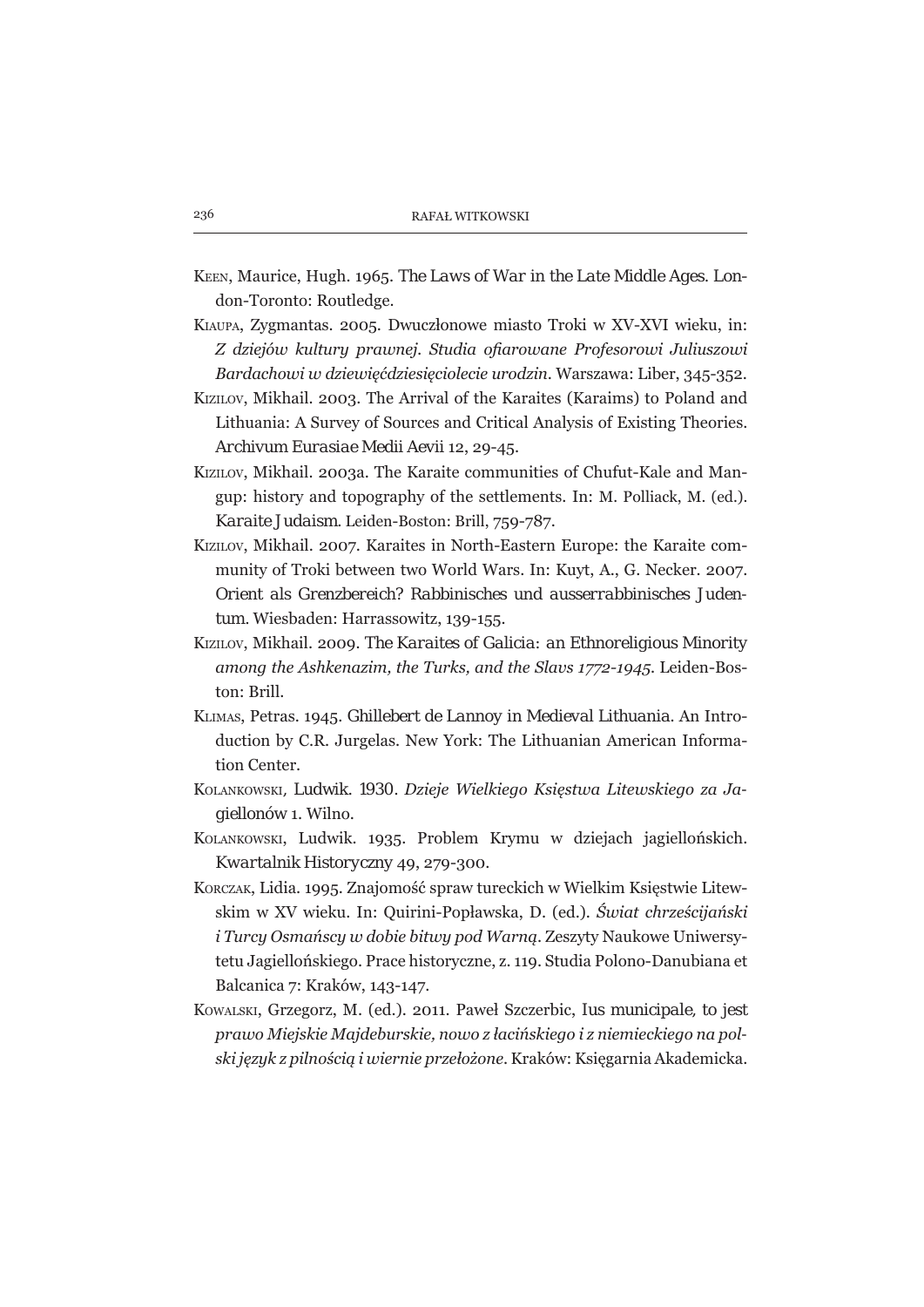- KOZŁOWSKA-BUDKOWA, Zofia. 1961. Uniwersytet Jagielloński w dobie Grunwaldu, Zeszyty Naukowe Uniwersytetu Jagiellońskiego. Prace Historyczne 8 (Zeszyt grunwaldzki), 55-71.
- Kuczyński, Stefan, M. 1935. Sine wody, Rzecz o wyprawie Olgierdowei 1362 r. In: Księga pamiątkowa ku czci Oskara Haleckiego, Warszawa (offprint).
- KUCZYŃSKI, Stefan, M. 1938. Tatarzy wobec Litwy i Moskwy w drugiej połowie XV w., Problemy Europy Wschodniej, Poznań (offprint).
- LEIDINGER, G. 1910. Kleine Studien zu Andreas von Regensburg. In: Jansen, M. (ed.). Festgabe Hermann Grauert zur Vollendung des 60. Lebensjahres. Gewidmet von seinen Schülern. Freiburg im Breisgau, 111-115.
- LELEWEL, Joachim. 1844. Gilbert de Lannoy i jego podróże. Poznań.
- MAŁOWIST, Marian, 1947, Kaffa kolonia genuńska na Krymie i problem wschodni w latach 1453-1475. Warszawa.
- MAŁOWIST, Marian. 1985. Tamerlan i jego czasy. Warszawa: PIW.
- MÄRTL, Claudia. 1997. Andreas von Regensburg Augustinerchorherr und Geschichtsschreiber (ca. 1380-ca. 1442). In: Dietz, K., Waldherr, G., H. (eds.). Berühmte Regensburger, Lebensbilder aus zwei Jahrtausenden. Regensburg: Universitätsverlag, 99-103.
- MÄRTL, Claudia. Andreas von Regensburg Augustinerchorherr und Geschichtsschreiber (ca. 1380-ca. 1442). In: Dietz, K., Waldherr, G., H. (eds.). Berühmte Regensburger. Lebensbilder aus zwei Jahrtausenden. Regensburg: Universitätsverlag, 99-103.
- MICKŪNAITĖ, G. 2006. Making a Great Ruler. Grand Duke Vytautas of Lithuania. Budapest: CEU Press.
- MIERZYŃSKI, Antoni. 1896. Źródła do mytologii litewskiej. Part 2: Wiek XIV i XV Warszawa
- NARBUTT, Teodor. 1839. Dzieje starożytne narodu litewskiego 6: Panowanie Witolda w pietnastum wieku. Wilno.
- NIKODEM, Jarosław. 2013. Witold Wielki Książę Litewski (1354 lub 1355 27 października 1430). Kraków: Wydawnictwo Avalon.
- Оснмая́вкі, Jerzy. (ed.). 1986. Vitoldiana. Codex privilegiorum Vitoldi Magni Ducis Lithuaniae 1386-1430. Poznań-Warszawa: PWN.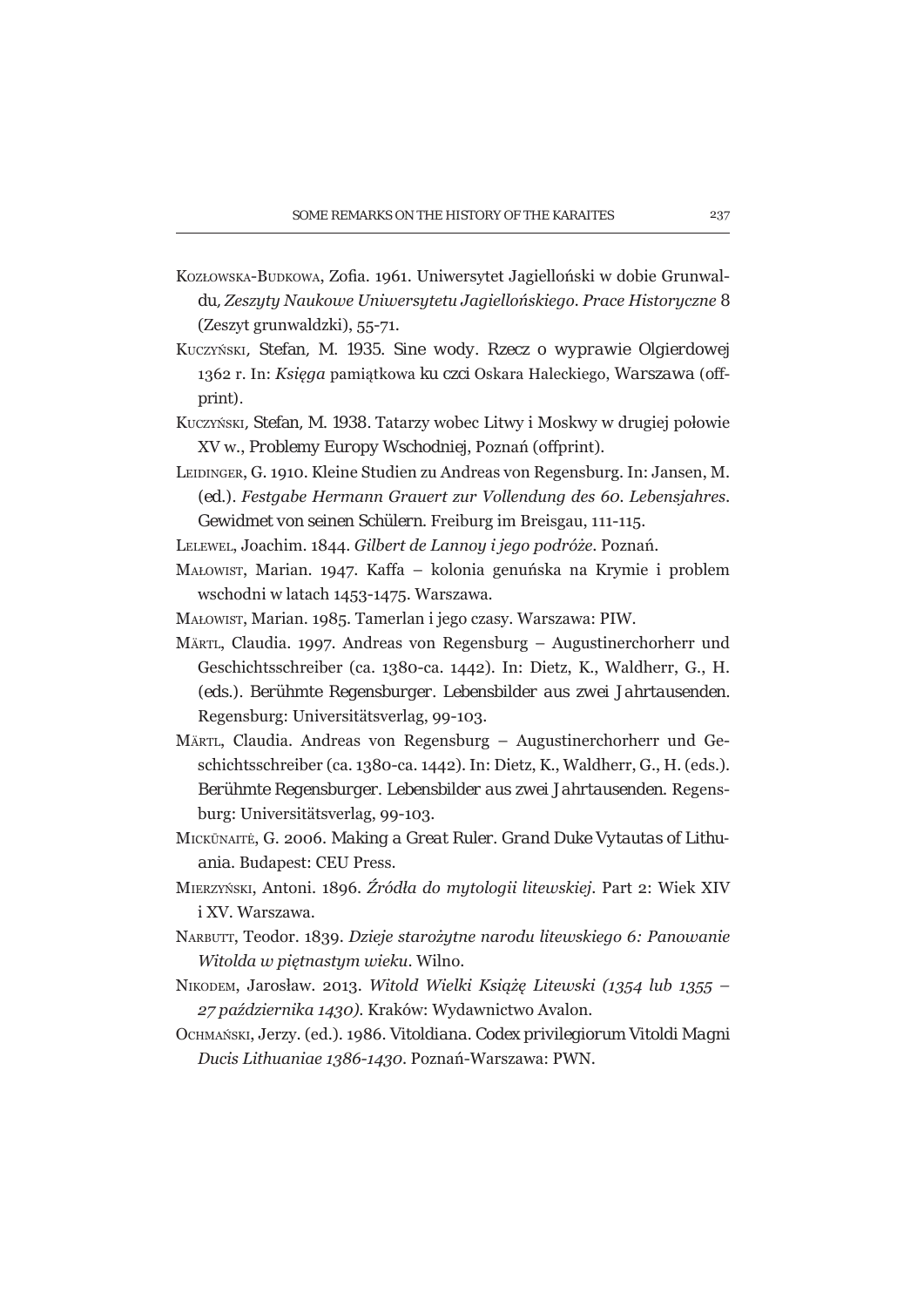- OEFELE, Andreas Felix von. (ed.). 1763. Rerum Boicarum Scriptores nusquam antehac editi, quibus vicinarum quoque gentium nec non Germaniae universae historiae ex monumentis genuinis historicis et diplomaticis plurimum illustrantur. Augustae Vindelicorum 1.
- POTVIN, Ch., Houzeau, J. C. (eds.). 1878. Oeuvres Ghillebert de Lannoy, voyageur diplomate et moraliste. Louvain.
- PAWELEC, Mariusz, 2010. Karaimi pod Grunwaldem, Awazymyz. Pismo historyczno-społeczno-kulturalne Karaimów 3 (28), 13-14.

PLECHL, H. 1953. Andreas von Regensburg. In: Neue Deutsche Biographie 1, 283.

- PROCHASKA, Antoni. (ed.). 1882. Codex epistolaris Witoldi Magni Ducis Lithuaniae 1376-1430. Cracoviae.
- PROCHASKA, Antoni. 1912. Z Witoldowych dziejów. Układ Witolda z Tochtamyszem 1397 r., Przeglad Historyczny 15, 260-264.
- PROCHASKA, Antoni. 1914. Dzieje Witolda Wielkiego księcia Litwy. Wilno.
- RAUDELIŪNAS, Vytautas, Firkovičius, Romualdas. 1975. Teisinė Karaimų padėtis Lietuvoje (XIV-XVIII a.). Socialistinė teise 4, 48-53.
- RIMŠA, Eduardas. 1999. Lietuvos Didžiosios Kunigaikštystės miestų antspausdai. Vilnius.
- SCHNEIDER, Joachim. 1993. Vermittlungsprobleme einer deutschen Weltchronik-Übersetzung: Leonhard Heffs Übersetzung der "Chronica pontificum et imperatorum Romanorum" des Andreas von Regensburg. In: Sprandel, R. (ed.). Zweisprachige Geschichtsschreibung im spätmittelalterlichen Deutschland. (Wissensliteratur im Mittelalter, Bd. 14). Wiesbaden: Reichert, 173-226.
- SERRURE, C.P. (ed.). 1840. Voyages et ambassades de messire Guillebert de Lannoy, chevalier de la toison d'or, seigneur de Santes, etc. Mons.
- SHAPIRA, Dan. 2003. Beginnings of the Karaite Communities of the Crimea Prior to the Sixteenth Century. In: Polliack, M. (ed.). Karaite Judaism, Leiden-Boston: Brill, 709-727.
- SHAPIRA, Dan. 2007. Khazars and Karaites, again. Karadeniz Arastırmaları 13, 43-64.
- SPULER, Bertold. 1965. Die goldene Horde: die Mongolen in Russland, 1223-1502. Wiesbaden: O. Harrassowitz (2. Auflage).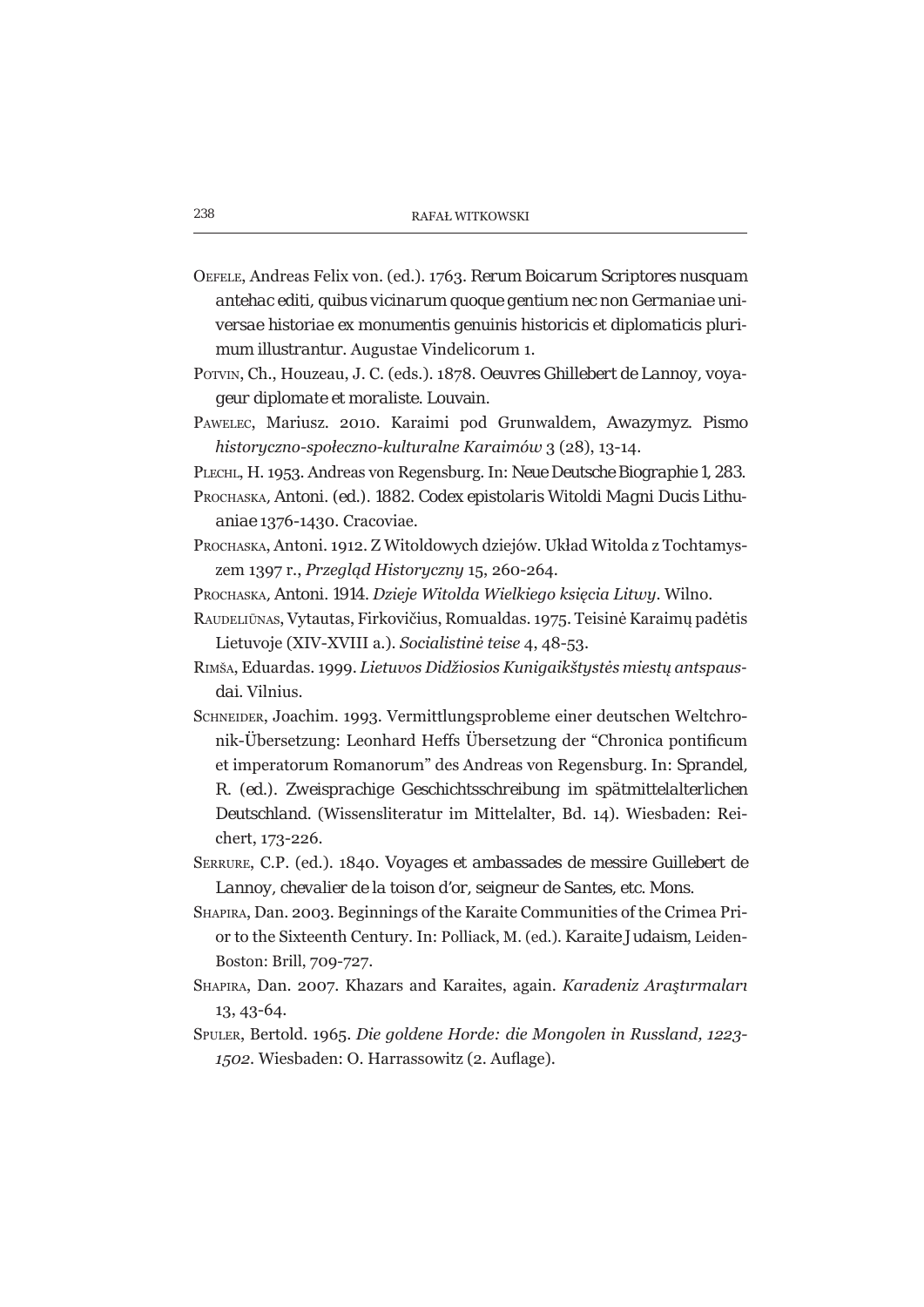- ŠIAUČIŪNAITĖ–VERBICKIENĖ, Jurgita. 1999. Ką rado Trakuose Žilberas de Lanua, arba kas yra Trakų žydai. Lietuvos istorijos studijos 7, 28-37.
- ŠIAUČIŪNAITĖ-VERBICKIENĖ, Jurgita. 2001. Karaimai. In: Lietuvos Didžosios Kunigaikštijos kultūra. Turinėjimai ir vaizdai. Vilnius, 218-224.
- ŠIAUČIŪNAITĖ–VERBICKIENĖ, JUTTIta. 2009. Žudai Lietuvos Didžiosios Kunigaikštųstės visuomenėje. Sambūvio aspektai. Vilnius. Žara.
- SKRZYPEK, JÓZEÍ, 1936. Południowo-wschodnia polityka Polski od koronacji Jagiełły do śmierci Jadwigi i bitwy nad Worsklą (1386-1399). Archiwum Towarzystwa Naukowego we Lwowie 21, 1.
- SOBCZAK, Jacek, 1988, Osadnictwo karaimskie w Wielkim Ksiestwie Litewskim, Sprawozdania PTPN. Wydział Historyczny i Nauk Społecznych. Poznań,  $55 - 58$ .
- SOBCZAK, Jacek, 1984, Położenie prawne ludności tatarskiej w Wielkim Księstwie Litewskim. Warszawa-Poznań: PWN.
- STONE, Daniel. 2001. The Polish-Lithuanian State 1386-1795 (A History of East Central Europe 4). Seattle: University of Washington Press.
- STREHLKE, Ernst, Hirsch, Theodor, Töppen, Max (eds.). 1866. Scriptores Rerum Prussicarum 3.
- STUDT, B. 2010. Andreas von Regensburg. In: The Encyclopedia of the Medieval Chronicle, ed. G. Dunphy, Leiden-Boston: Brill, 39-40.
- SYROKOMLA, Władysław. 1857. Wycieczki po Litwie w promieniu Wilna. Wilno.
- SZAPSZAŁ, Seraja. 1929. Karaimi w służbie u chanów krymskich. Myśl Karaimska 2, 5-22.
- SZYSZMAN, Aleksander. 1933-1934. Osadnictwo karaimskie i tatarskie na ziemiach Wielkiego Księstwa Litewskiego. Myśl Karaimska 10, 29-36.
- SZYSZMAN, Aleksander. 1934. Osadnictwo karaimskie na ziemiach Wielkiego Ksiestwa Litewskiego, Wilno.
- SZYSZMAN, SZVMON, 1972. Zamek najeziorny w Trokach i jego obrońcy. Pamiętnik Wileński. Londyn: Polska Fundacja Kulturalna, 381-395.
- SZYSZMAN, SZYMON. 1980. Le Karaisme. Lausanne: L'Age d'homme.
- TYSZKIEWICZ, Jan. 1989. Tatarzy na Litwie i w Polsce. Studia z dziejów XIII-XVIII w. Warszawa: PWN.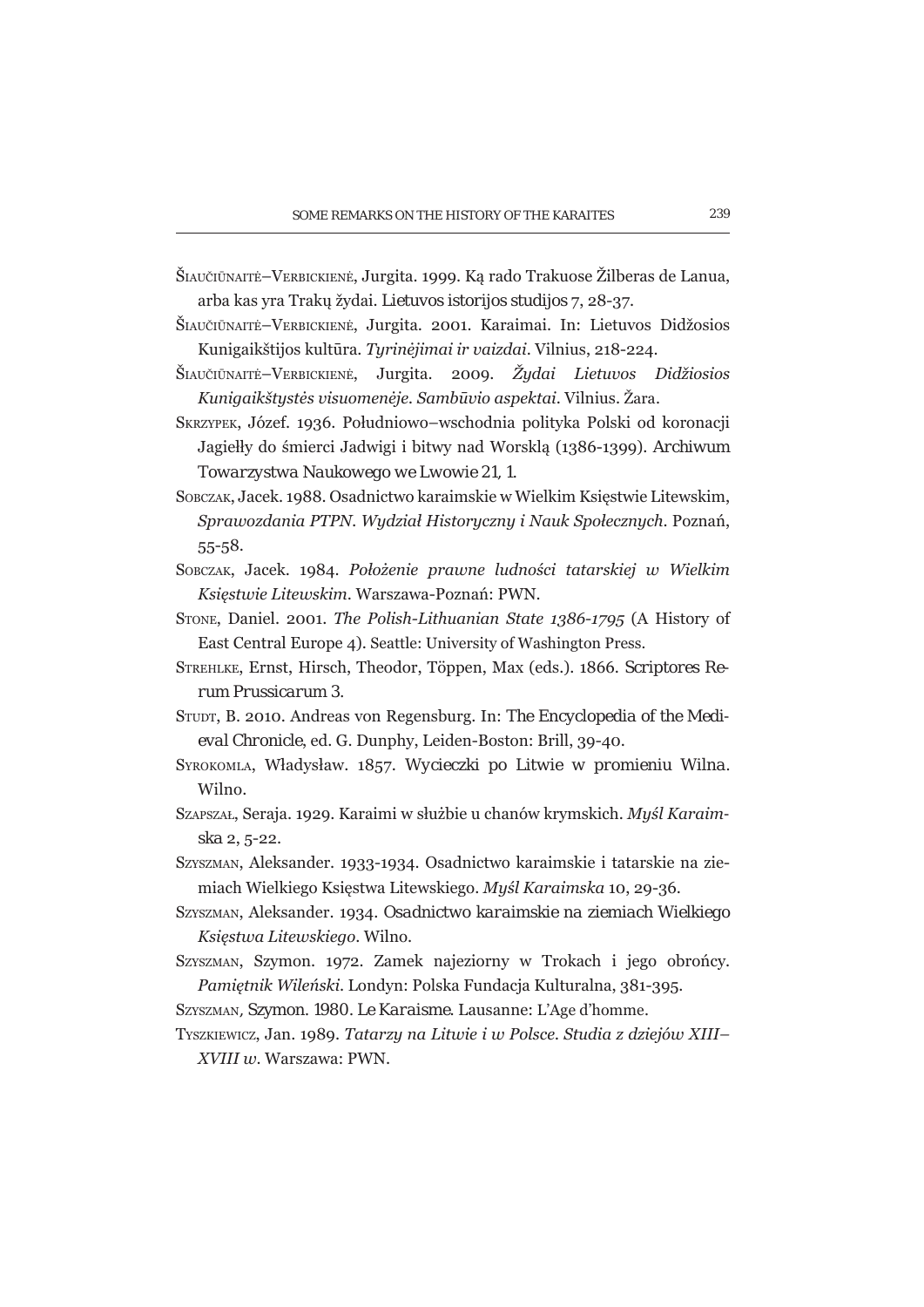- TYSZKIEWICZ, Jan. 1997. Karaimi litewscy w czasach Witolda i sprawa przywileju datowanego rokiem 1388. Studia Źródłoznawcze 36, 45-65.
- TYSZKIEWICZ, Jan. 1999. Karaimi na Rusi i Litwie do roku 1388. Przegląd Orien $talistvcznv3-4, 177-186.$
- WEISE, Erich. 1970. Die Staatsschriften des Deutschen Ordens in Preussen im 15. Jahrhundert, Bd. 1: Die Traktate vor dem Konstanzer Konzil (1414-1418) über das Recht des Deutschen Ordens am Lande Preussen. Göttingen.
- ZAHORSKI, W. 1902. Troki i Zamek Trocki. Wilno.
- ZAJACZKOWSKI, Ananiasz. 1946. O kulturze chazarskiej i jej spadkobiercach. Myśl Karaimska (n.s.) 1, 5-34.
- ZAJACZKOWSKI, Ananiasz, 1961, Karaims in Poland: History, Language, Folklore, Science, Warsaw: PWN.
- ZAJACZKOWSKI, Ananiasz, 1961, Khazarian Culture and its Inheritors, Acta Orientalia Academiae Scientiarum Hungaricae 12, 299-307.
- Zbiór dawnych dyplomatówi aktów miast: Wilna, Kowna, Trok, prawosławnych monasterów, cerkwi i w różnych sprawach z przyłączeniem trzech rysunków litografowanych. Собрание древних грамот и актов городов: Вильны, Ковна. Трок. православных монастырей, церквей и по разным предметам с приложением трех литографированных рисунков, Part 2. Wilno (1843).
- ŻDAN, Michał. 1930. Stosunki litewsko-tatarskie za czasów Witolda, w. ks. Litwy. Ateneum Wileńskie 7, 3-4, 529-601.
- Бершадский, С., А. 1882. Рисско-еврейский архив. Докименты и регестры к истории литовских евреев. Санкт-Петербург.
- Ллзутка, С., Гудавичюс, Э. 1993. Привилегия евреям Витаутаса Великого 1388 г. Москва: Еврейский университет в Москве.
- Фиркович, З. (ed.), 1890. Сборник старинных грамот и изаконений Российской империи касательно прав и состояния рисско-подданных караимов. Санкт-Петербург.